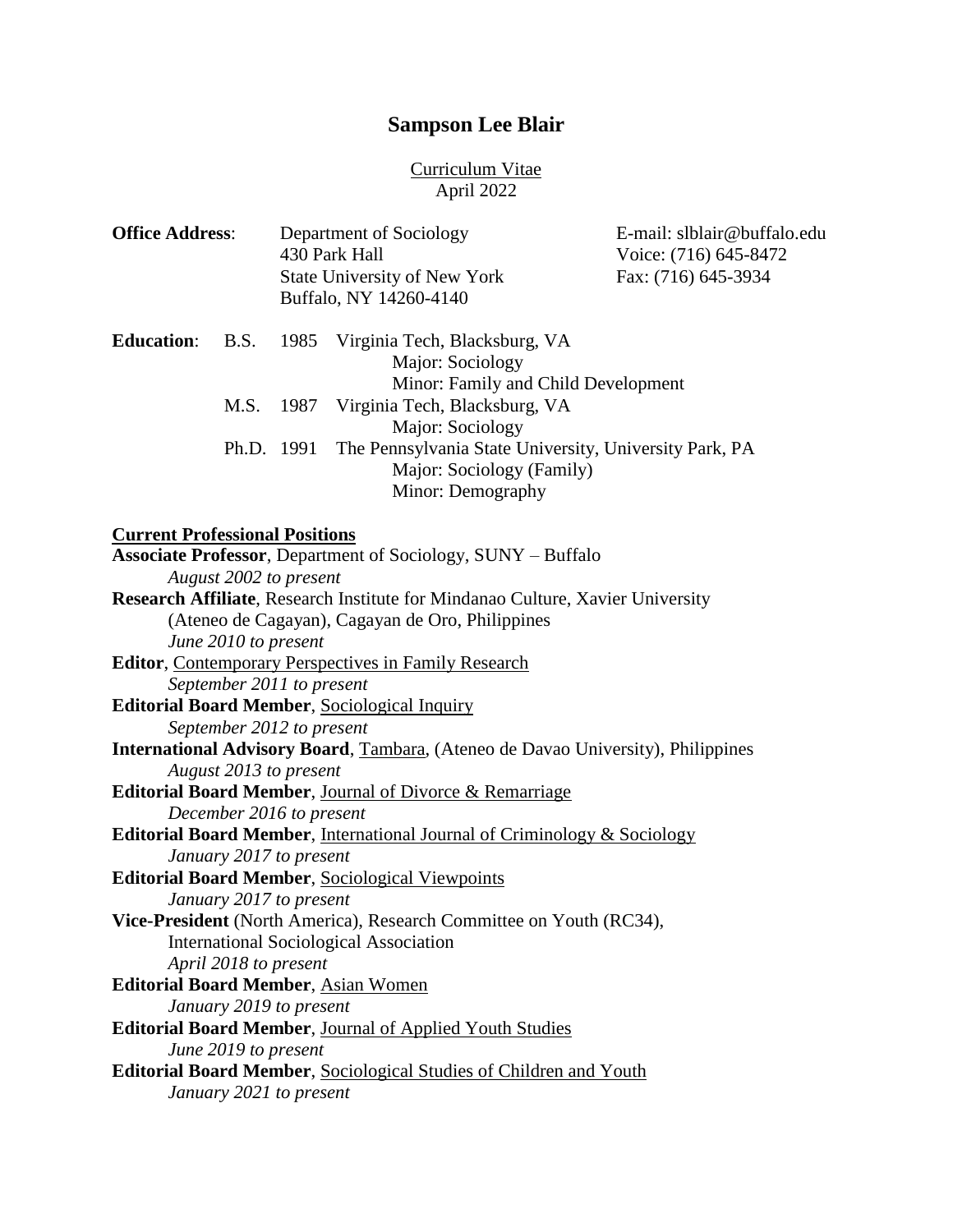**Visiting Professor**, University of Santo Tomas, Manila, Philippines *January 2022 to May 2022*

**Awards and Honors Honorary Faculty Member** (*2007*) Golden Key International Honor Society **SUNY Chancellor's Award for Excellence in Teaching** (*2008*) The State University of New York **Fulbright Scholar Award** (*2010*) U.S. Department of State, for research/teaching at Xavier University (Ateneo de Cagayan), Cagayan de Oro, Philippines **NCFR Legacy Circle** (*2020*) National Council on Family Relations **Distinguished Career Service Award** (*2021*) American Sociological Association, Research Section on Children and Youth **Professional Experience Visiting Professor**, Qingdao University (青岛大学), Qingdao, China *May 2021 to July 2021* **Visiting Professor**, Shanghai University of Finance and Economics (上海财经大学), Shanghai, China *May 2019 to July 2019* **Visiting Professor**, East China Normal University (华东师范大学), Shanghai, China *June 2018 to August 2018* **Guest Editor**, Sociological Studies of Children and Youth *August 2016 to August 2017* **Visiting Professor**, East China Normal University (华东师范大学), Shanghai, China *May 2017 to August 2017* **Visiting Professor**, East China Normal University (华东师范大学), Shanghai, China *June 2016 to August 2016* **Visiting Professor**, East China Normal University (华东师范大学), Shanghai, China *June 2015 to August 2015* **Guest Editor**, Sociological Studies of Children and Youth *August 2014 to August 2015* **Visiting Professor**, Shanghai International Studies University (上海外国语大学), Shanghai, China *June 2013 to August 2013* **ASA Section Chair** (chair-elect, current, past), Research Section on Children and Youth, American Sociological Association *August 2008 to August 2011* **Fulbright Scholar** (Visiting Professor), Department of Sociology/Anthropology, Xavier University (Ateneo de Cagayan), Cagayan de Oro, Philippines *June 2010 to November 2010*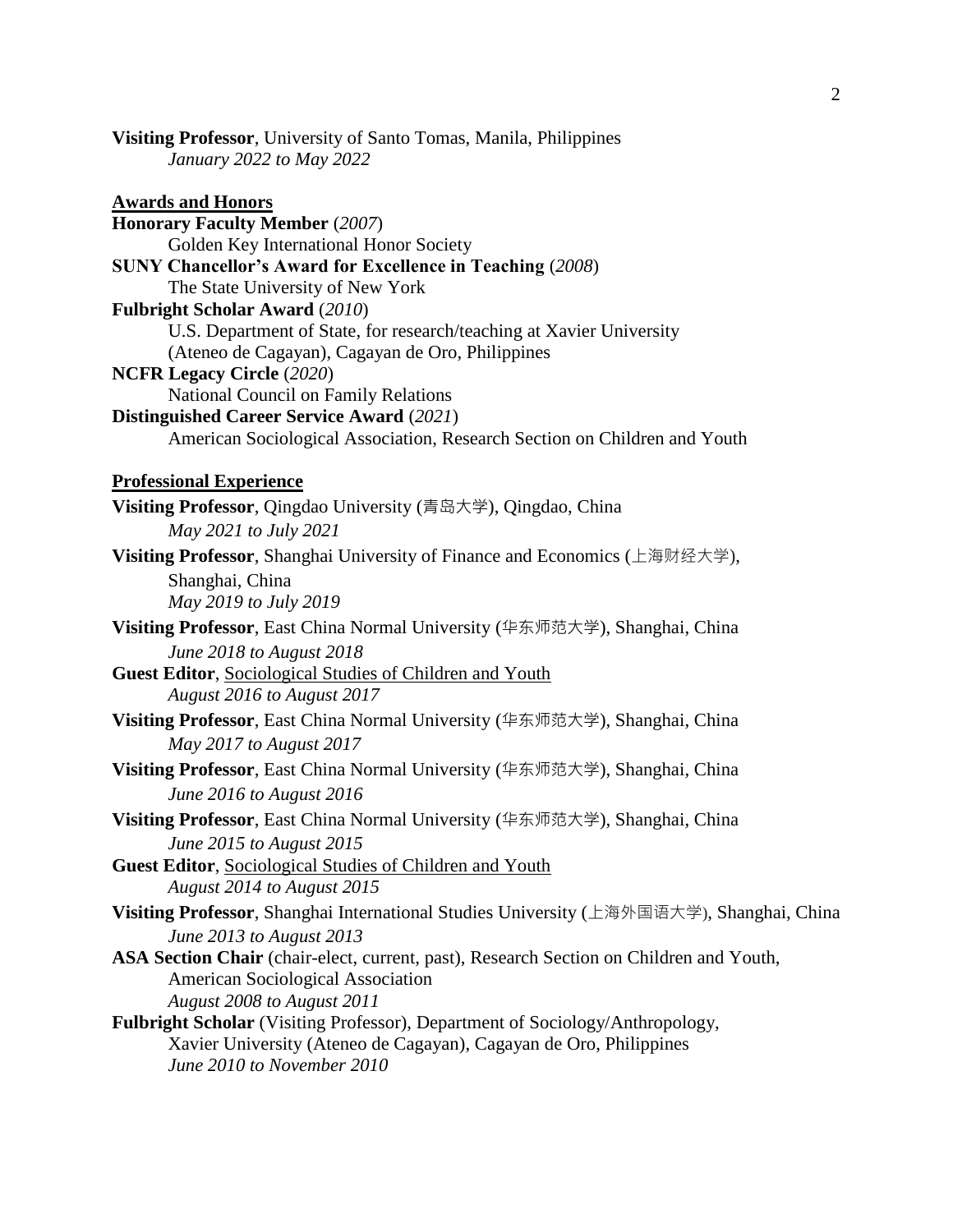| Senior Editor (interim), Sociological Inquiry                                                              |
|------------------------------------------------------------------------------------------------------------|
| <b>August 2009 to July 2010</b>                                                                            |
| <b>Director of Undergraduate Studies, Department of Sociology, SUNY - Buffalo</b>                          |
| January 2003 to January 2009                                                                               |
| <b>Associate Editor, Social Justice Research</b>                                                           |
| September 2002 to June 2006                                                                                |
| <b>Associate Editor, Journal of Family Issues</b>                                                          |
| October 1998 to March 2005                                                                                 |
| <b>Associate Editor, Marriage and Family Review</b>                                                        |
| November 1998 to December 2002                                                                             |
| Senior Editor, Sociological Inquiry                                                                        |
| January 1997 to January 2001                                                                               |
| <b>Associate Professor</b> , Department of Sociology, Arizona State University                             |
| April 1998 to July 2002                                                                                    |
| <b>Assistant Professor</b> , Department of Sociology, Arizona State University                             |
| August 1995 to April 1998                                                                                  |
| Assistant Professor, Department of Sociology, The University of Oklahoma                                   |
| <b>August 1991 to July 1995</b>                                                                            |
| Research Associate, Department of Sociology, The Pennsylvania State University<br>June 1991 to August 1991 |
| Instructor, Department of Sociology, The Pennsylvania State University<br>June 1989 to May 1991            |
| Teaching Assistant, Department of Sociology, The Pennsylvania State University                             |
| <b>August 1988 to May 1989</b>                                                                             |
| Graduate Lecturer, Department of Sociology, The Pennsylvania State University<br>June 1988 to August 1988  |
| Research/Teaching Assistant, Department of Sociology, The Pennsylvania State University                    |
| <b>August 1987 to May 1988</b>                                                                             |
| Instructor, Department of Social Sciences, Virginia Western Community College                              |
| May 1987 to August 1987                                                                                    |
| Adjunct Faculty, College of Health Sciences, Community Hospital of Roanoke Valley                          |
| May 1987 to August 1987                                                                                    |
| Graduate Instructor, Department of Sociology, Virginia Tech                                                |
| September 1986 to December 1986                                                                            |
| Teaching/Research Assistant, Department of Sociology, Virginia Tech<br>September 1985 to May 1987          |
|                                                                                                            |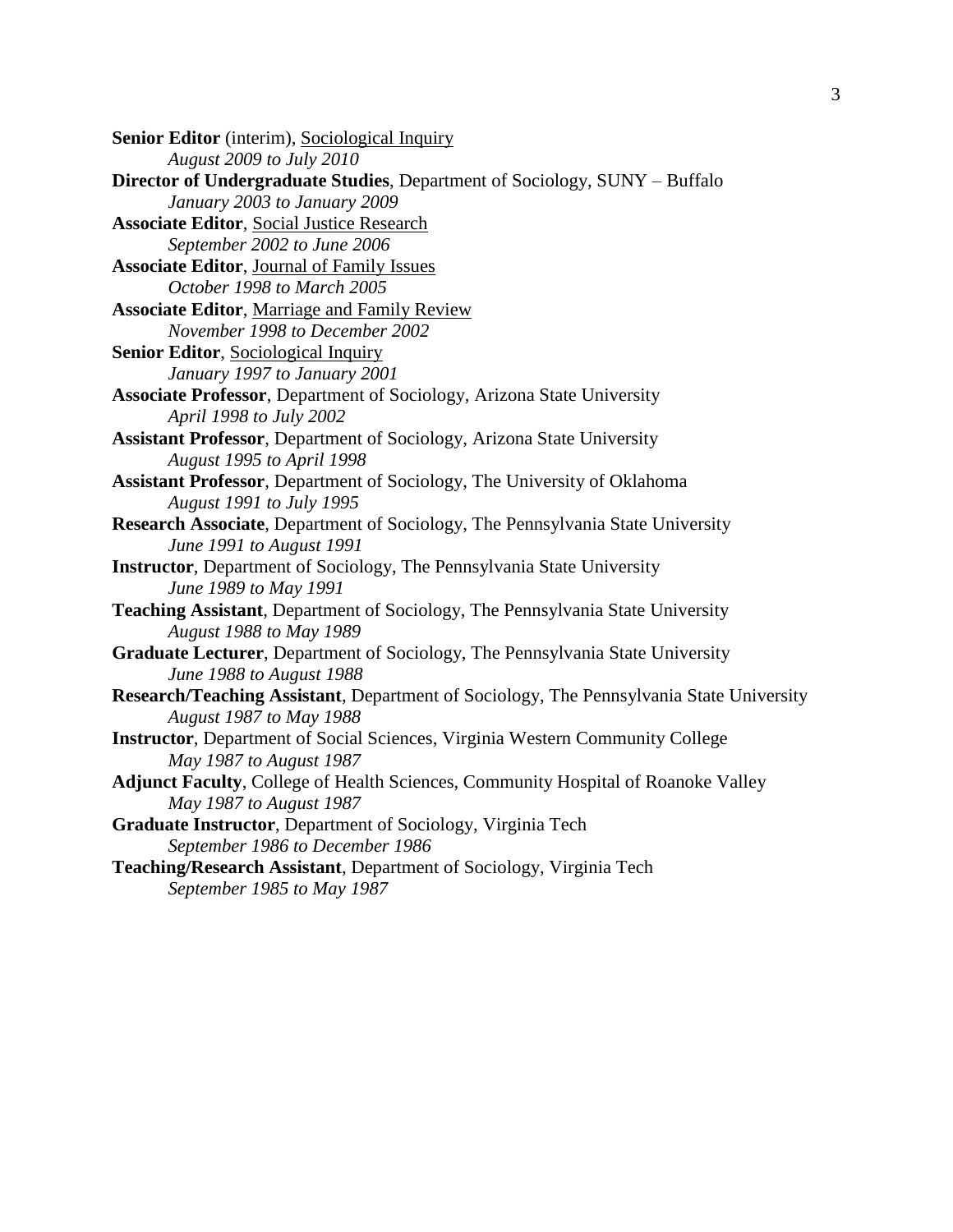#### **Peer-Reviewed Publications**

| 1)  | <b>Blair, Sampson Lee and Daniel T. Lichter</b>                                          |
|-----|------------------------------------------------------------------------------------------|
|     | "Measuring the Division of Household Labor: Gender Segregation of Housework Among        |
|     | American Couples." 1991. Journal of Family Issues, 12(1), 91-113.                        |
| 2)  | <b>Blair, Sampson Lee</b>                                                                |
|     | "Children's Participation in Household Labor: Child Socialization versus the Need for    |
|     | Household Labor." 1992. Journal of Youth and Adolescence, 21(2), 241-258.                |
| 3)  | <b>Blair, Sampson Lee and Michael P. Johnson</b>                                         |
|     | "Wives' Perceptions of the Fairness of the Division of Household Labor: The Intersection |
|     | of Housework and Ideology." 1992. Journal of Marriage and the Family, 54(3), 570-        |
|     | 581.                                                                                     |
| 4)  | <b>Blair, Sampson Lee</b>                                                                |
|     | "The Sex-Typing of Children's Household Labor: Parental Influence on Daughters' and      |
|     | Sons' Housework." 1992. Youth and Society, 24(2), 178-203.                               |
| 5)  | <b>Blair, Sampson Lee</b>                                                                |
|     | "Employment, Family, and Husbands' and Wives' Perceptions of Marital Quality."           |
|     | 1993. Journal of Family Issues, 14(2), 189-212.                                          |
| 6)  | Blair, Sampson Lee; DeeAnn Wenk; and Constance Hardesty                                  |
|     | "Marital Quality and Paternal Involvement: Interconnections of Men's Spousal and         |
|     | Parental Roles." 1994. The Journal of Men's Studies, 2(3), 221-238.                      |
| 7)  | Wenk, DeeAnn; Constance Hardesty; Carolyn S. Morgan; and Sampson Lee Blair               |
|     | "The Influence of Parental Involvement on the Well-Being of Sons and Daughters."         |
|     | 1994. Journal of Marriage and the Family, 56(1), 229-234.                                |
| 8)  | <b>Blair, Sampson Lee and Constance Hardesty</b>                                         |
|     | "Paternal Involvement and the Well-Being of Mothers and Fathers of Young Children."      |
| 9)  | 1994. The Journal of Men's Studies, 3(1), 49-68.<br><b>Blair, Sampson Lee</b>            |
|     | "Marriage and Cohabitation: Distinctions and Similarities Across the Division of         |
|     | Household Labor." 1994. Family Perspectives, 28(1), 31-52.                               |
| 10) | Blair, Marilou C. Legazpi and Sampson Lee Blair                                          |
|     | "Choice of Child Care and Mother-Child Interaction: Racial/Ethnic Distinctions in the    |
|     | Maternal Experience." 1995. In Cardell Jacobson (ed.), American Families: Issues in      |
|     | Race and Ethnicity, pp. 261-282. Garland Publishing: New York.                           |
| 11) | <b>Blair, Sampson Lee</b>                                                                |
|     | "Household Composition and Men's and Women's Well-Being." 1995. Family                   |
|     | Perspective, 29(3), 315-333.                                                             |
| 12) | <b>Blair, Sampson Lee</b>                                                                |
|     | "Gender Segregation of Housework." 1996. In Kathryn Borman and Paula Dubeck              |
|     | (eds.), Women and Work: A Handbook, pp. 391-395. Garland Publishing: New York.           |
|     |                                                                                          |

\* reprinted in Women and Work: A Reader. 1997. Rutgers University Press: Princeton, NJ.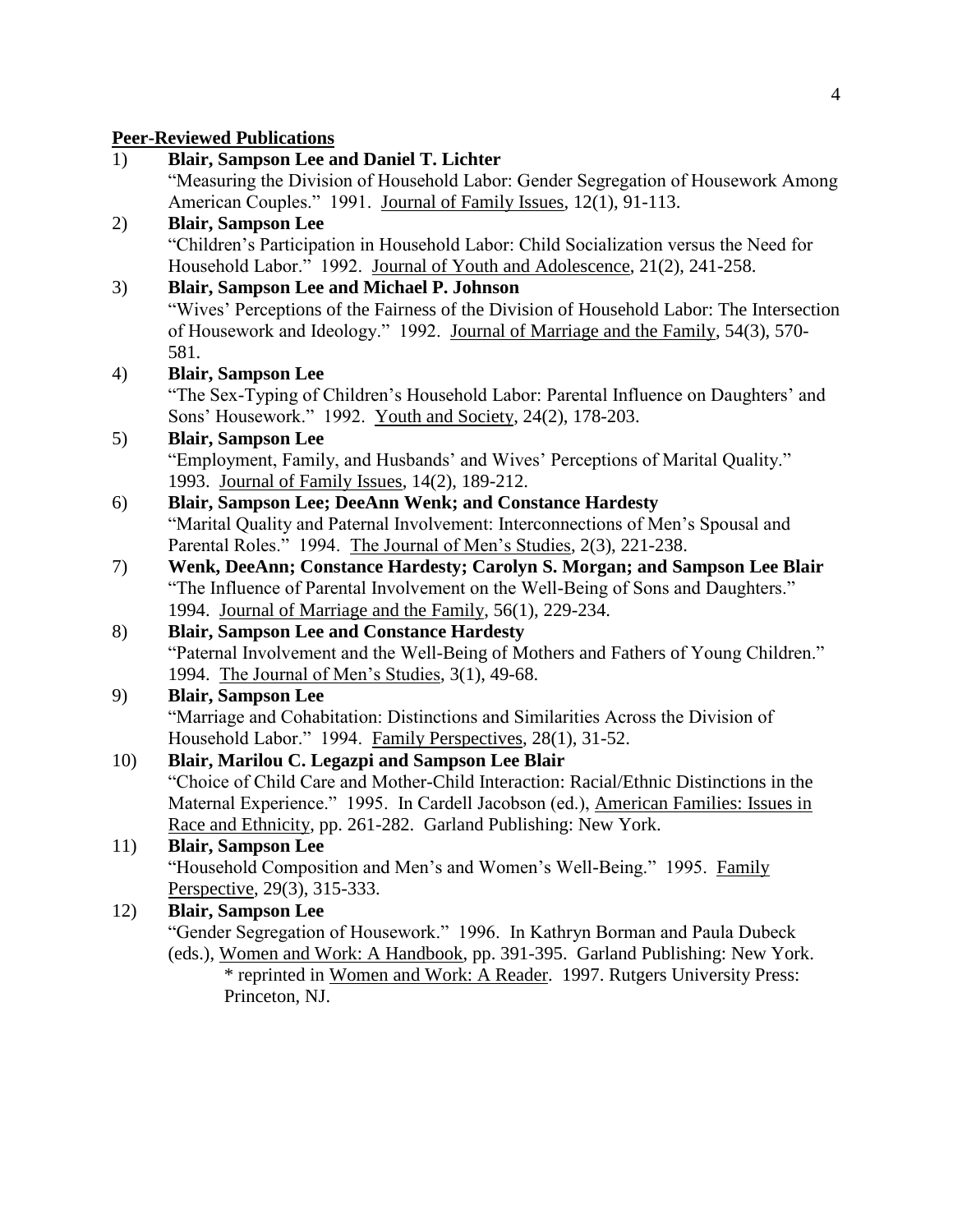#### 13) **Blair, Sampson Lee** "Cross-Cultural Perspectives on the Division of Household Labor." 1996. In Kathryn Borman and Paula Dubeck (eds.), Women and Work: A Handbook, pp. 440-443. Garland Publishing. \* reprinted in Women and Work: A Reader. 1997. Rutgers University Press: Princeton, NJ. 14) **Blair, Sampson Lee** "The Division of Household Labor in the Rural Context." 1997. In Gary A. Goreham (ed.), Encyclopedia of Rural America. ABC-CLIO: Santa Barbara, CA. 15) **Blair, Sampson Lee and Zhenchao Qian** "Family and Asian Students' Educational Performance: A Consideration of Diversity." 1998. Journal of Family Issues, 19(4), 227-246. 16) **Blair, Sampson Lee** "Work Roles, Domestic Roles, and Marital Quality: Perceptions of Fairness among Dual-Earner Couples." 1998. Social Justice Research, 11(3), 313-335. 17) **Blair, Sampson Lee and Zhenchao Qian** "Parents, Peers, and Adolescents' Marital Aspirations: Ethnicity-Based Distinctions." 1999. In Sandra Lee Browning and R. Robin Miller (eds.), Till Death Do Us Part: A Multicultural Anthology on Marriage (pp. 237-252). JAI Press: Greenwich, Connecticut. 18) **Qian, Zhenchao and Sampson Lee Blair** "Racial Differences in Educational Aspirations of High School Seniors." 1999. Sociological Perspectives, 42(4), 605-625. 19) **Blair, Sampson Lee; Marilou C. Legazpi Blair; and Anna B. Madamba** "Racial/Ethnic Differences in High School Students' Academic Performance: Understanding the Interweave of Social Class and Ethnicity in the Family Context." 1999. Journal of Comparative Family Studies, 30(3), 539-555. 20) **Qian, Zhenchao; Sampson Lee Blair; and Stacey Ruf** "Asian American Interracial and Interethnic Marriages: Differences in Education and Nativity." 2001. International Migration Review, 35(2), 557-586. 21) **Blair, Sampson Lee; Marilou C. Legazpi Blair; and Anna B. Madamba** "Race/Ethnicity, Gender, and Adolescents' Occupational Aspirations: An Examination of Family Context." 2003. Sociological Studies of Children and Youth, 9, 67-86. 22) **Blair, Sampson Lee and José A. Cobas** "Gender Differences in Young Latino Adults' Status Attainment: Understanding Bilingualism in the Familial Context." 2006. Family Relations, 55, 3, 292-305. 23) **Blair, Sampson Lee** "The Division of Labor in Households." 2009. In Harry T. Reis and Susan Sprecher (eds.), Encyclopedia of Human Relationships. Sage Publications: Thousand Oaks, CA. 24) **Blair, Sampson Lee** "The Influence of Risk-Taking Behaviors on the Transition into Marriage: An

Examination of the Long-Term Consequences of Adolescent Behavior." 2010. Marriage and Family Review, 46, 126-146.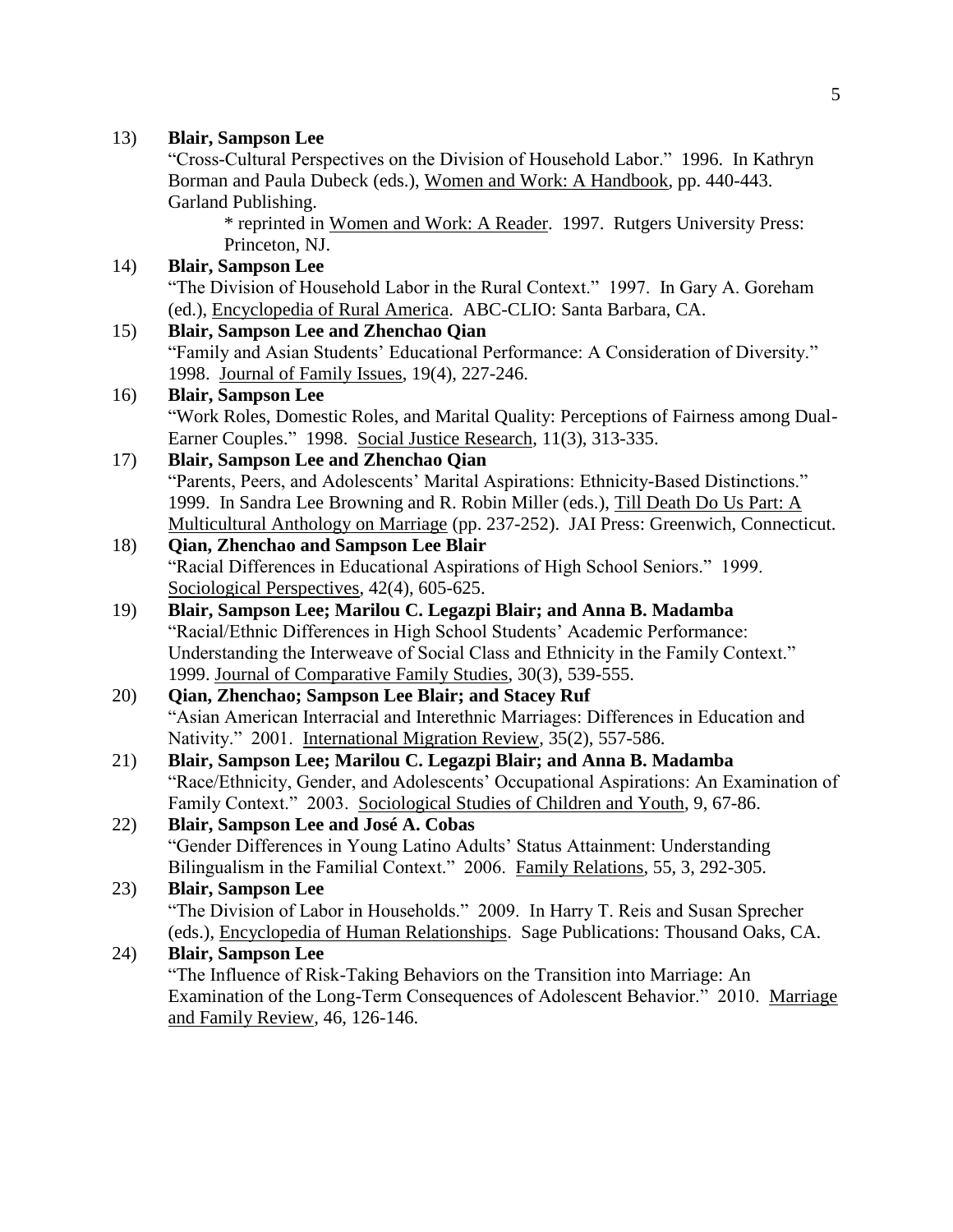"The Occupational Aspirations of Adolescents: Understanding the Developmental Context of Teenagers' Desires for Future Work Roles." 2011. In Robin Price, Paula McDonald, Janis Bailey, and Barbara Pini (eds.), Young People at Work in the Developed World (pp. 143-162). Ashgate Publishing, London.

#### 26) **Blair, Sampson Lee**

Economic Stress and the Family. 2012. (Editor) Contemporary Perspectives in Family Research (Vol. 6)(323 pages). Emerald Group Publishing Limited: Bingley, United Kingdom.

ISBN: 978-1-78052-978-3

#### 27) **Blair, Sampson Lee**

"The Division of Household Labor." 2013. In Gary W. Peterson and Kevin R. Bush (Eds.), Handbook of Marriage and the Family  $(3<sup>rd</sup> edition)(pp. 613-625)$ . Springer Publishing Company: New York, NY.

### 28) **Claster, Patricia Neff and Sampson Lee Blair**

Visions of the 21<sup>st</sup> Century Family: Transforming Structures and Identities. 2013. (Co-Editor). Contemporary Perspectives in Family Research (Vol. 7)(481 pages). Emerald Group Publishing Limited: Bingley, United Kingdom. ISBN: 978-1-78350-028-4

#### 29) **Blair, Sampson Lee and Melissa A. Menasco**

"Gender Differences in Occupational Aspirations and Substance Use among Adolescents." 2013. International Journal of Criminology and Sociology, 2, 492-506.

#### 30) **Claster, Patricia Neff and Sampson Lee Blair**

"Latino and Latina Educational Attainment : An Investigation of Bilingual Language Abilities and the Familial Context." 2013. Sociological Viewpoints, 28, 1, 59-86.

#### 31) **Blair, Sampson Lee**

"Filipino Parental Involvement and Children's Educational Performance." 2013. Tambara (Ateneo de Davao, Philippines), 30, 2, 49-72.

#### 32) **Menasco, Melissa A. and Sampson Lee Blair**

"Adolescent Substance Use and Marital Status in Adulthood." 2014. Journal of Divorce and Remarriage, 55, 3, 216-238.

#### 33) **Blair, Sampson Lee**

"Parental Involvement and Children's Educational Performance: A Comparison of Filipino and U.S. Parents." 2014. Journal of Comparative Family Studies, 45, 3, 351- 366.

#### 34) **McCormick, Jennifer Higgins and Sampson Lee Blair**

Family Relationships and Familial Responses to Health Issues. 2014. (Co-Editor). Contemporary Perspectives in Family Research (Vol. 8A)(343 pages). Emerald Group Publishing Limited: Bingley, United Kingdom. ISBN: 978-1-78441-015-5

### 35) **Blair, Sampson Lee and Jennifer Higgins McCormick**

Family and Health: Evolving Needs, Responsibilities, and Experiences. 2014. (Co-Editor). Contemporary Perspectives in Family Research (Vol. 8B)(306 pages). Emerald Group Publishing Limited: Bingley, United Kingdom. ISBN: 978-1-78441-126-8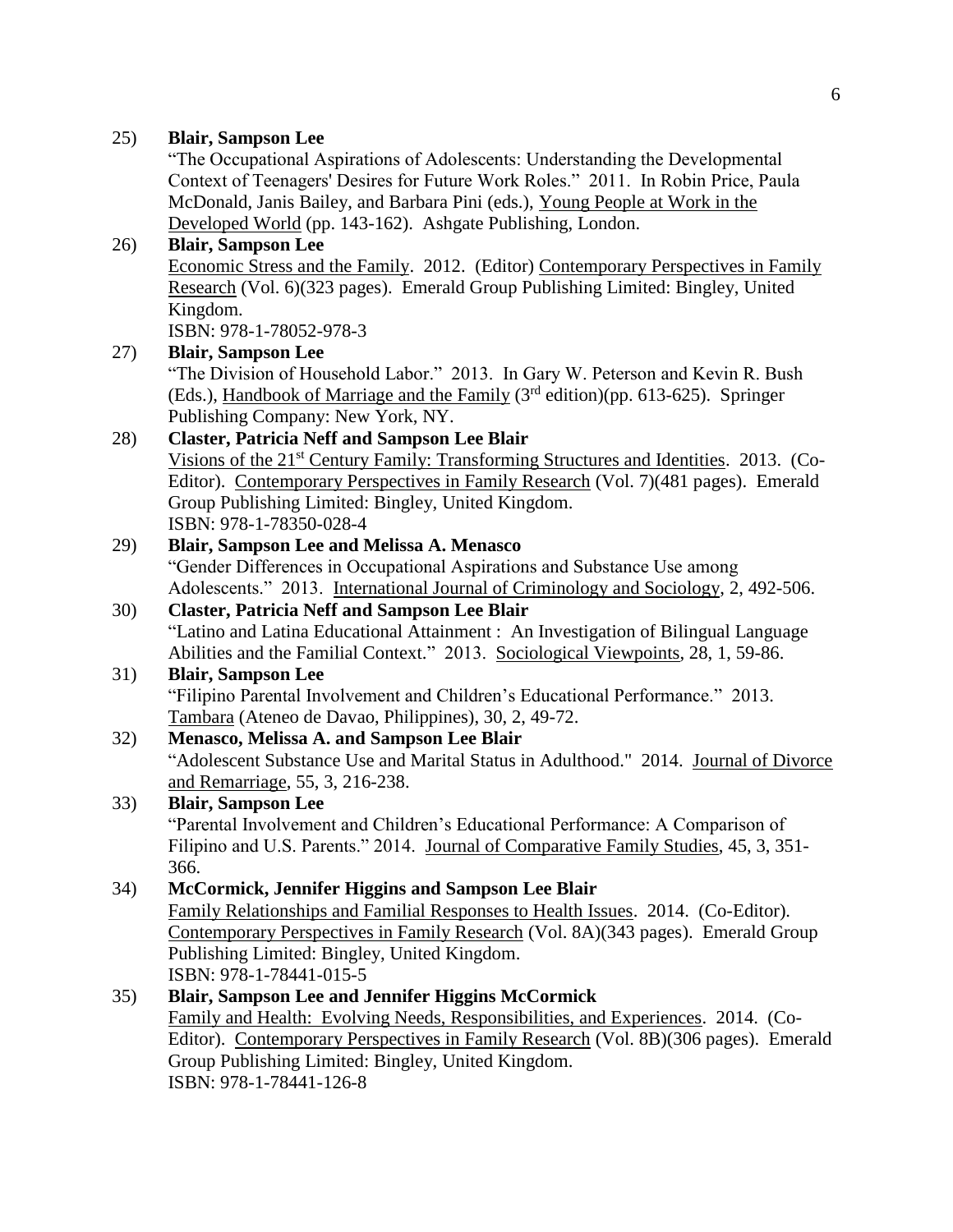```
"Gender Differences in the Effects of Teen Employment upon Adolescents' Educational
      and Occupational Aspirations." 2014. Sociological Studies of Children and Youth, 18, 
       133-150.
37) Maxwell, Sheila Royo and Sampson Lee Blair
       Violence and Crime in the Family: Patterns, Causes, and Consequences. 2015. Co-
      Editor). Contemporary Perspectives in Family Research (Vol. 9)(442 pages). Emerald 
       Group Publishing Limited: Bingley, United Kingdom.
       ISBN: 978-1-78560-262-7
38) Blair, Sampson Lee; Patricia Neff Claster; and Samuel M. Claster
      Technology and Youth: Growing up in a Digital World. 2015. (Co-Editor). 
      Sociological Studies of Children and Youth (Vol. 19)(472pages). Emerald Group 
       Publishing Limited: Bingley, United Kingdom.
      ISBN: 978-1-78560-264-1
39) Blair, Sampson Lee and Melissa A. Menasco
      "Gender Differences in Substance Use across Marital Statuses." 2016. International 
      Journal of Criminology and Sociology, 5, 1-13.
40) Gianesini, Giovanna and Sampson Lee Blair
      Divorce, Separation, and Remarriage: The Transformation of Family. 2016. (Co-Editor). 
      Contemporary Perspectives in Family Research (Vol. 10)(430 pages). Emerald Group 
       Publishing Limited: Bingley, United Kingdom. 
      ISBN: 978-1-78635-230-9
41) Blair, Sampson Lee and Timothy J. Madigan
       "Dating Attitudes and Expectations among Young Chinese Adults: An Examination of 
      Gender Differences." 2016. The Journal of Chinese Sociology, 3, 12, 1-19.
42) Claster, Patricia Neff and Sampson Lee Blair
       "Self-Efficacy and Future Adult Roles: Gender Differences in Adolescents' Perceptions." 
      2017. Journal of Sociology and Social Work, 5, 1, 17-30.
43) Scott, Christina L. and Sampson Lee Blair
       Intimate Relationships and Social Change: The Dynamic Nature of Dating, Mating, and 
      Coupling. 2017. (Co-Editor). Contemporary Perspectives in Family Research
       (Vol. 11)(288 pages). Emerald Group Publishing Limited: Bingley, United Kingdom. 
      ISBN: 978-1-78714-610-5
44) Blair, Sampson Lee
       "Adolescent Risk-Taking Behaviors and School Performance: Distinguishing the 
      Experiences of Boys and Girls." 2017. International Journal of Criminology and
       Sociology, 6, 146-158.
45) Claster, Patricia Neff and Sampson Lee Blair
      Generation Sex: Gender, Sexual Behavior, and Identity among Contemporary Youth. 
       2018. (Co-Editor). Sociological Studies of Children and Youth (Vol. 24)(247 pages). 
       Emerald Group Publishing Limited: Bingley, United Kingdom. 
      ISBN: 978-1-78714-614-3
```
36) **Blair, Sampson Lee and Patricia Neff Claster**

7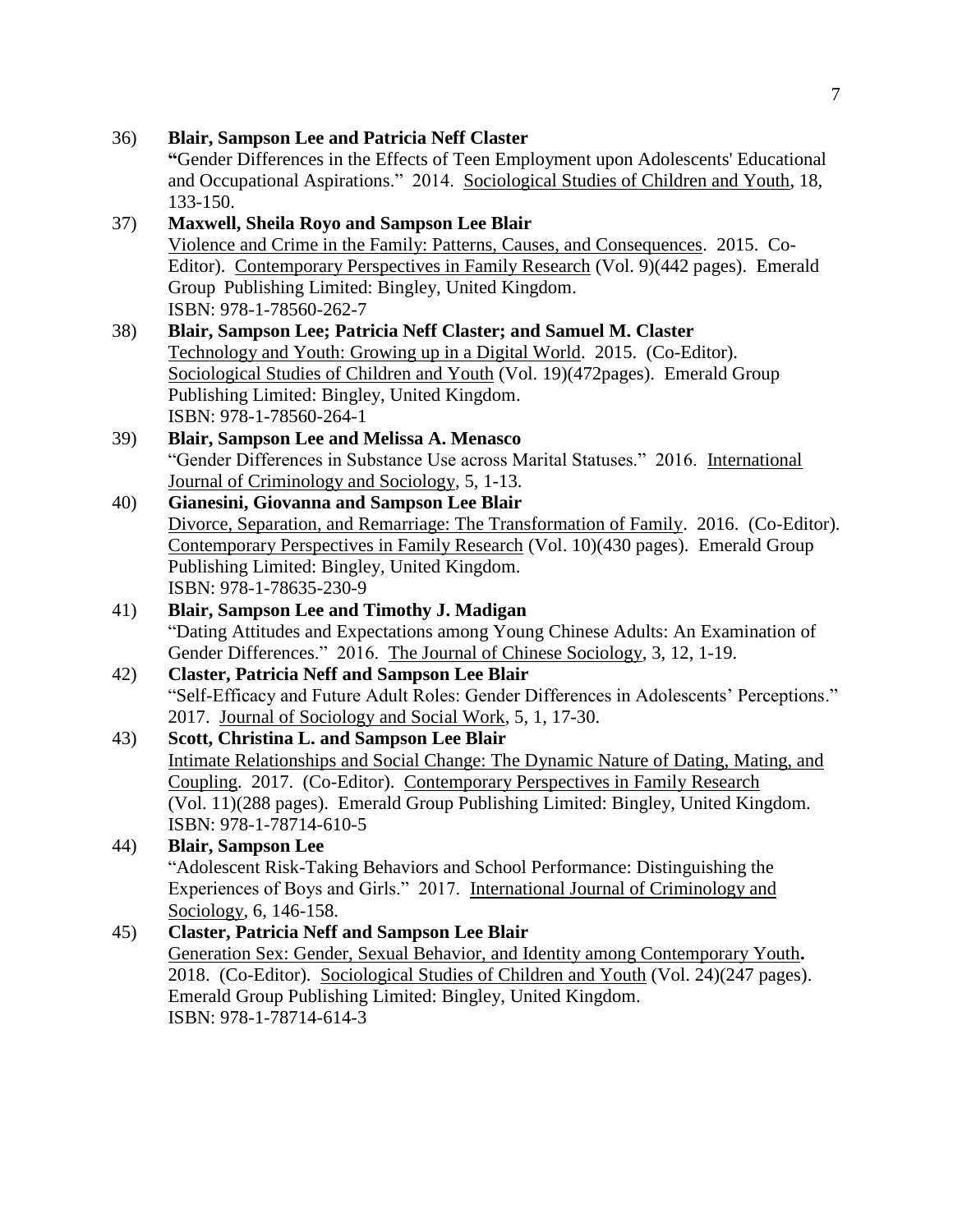46) **Blair, Sampson Lee and Josip Obradović** The Work–Family Interface: Spillover, Complications, and Challenges. 2018. (Co-Editor). Contemporary Perspectives in Family Research (Vol. 13)(394 pages). Emerald Group Publishing Limited: Bingley, United Kingdom. ISBN: 978-1-78769-112-4 47) **Blair, Sampson Lee and Timothy J. Madigan** "Marriage and Parenthood Preferences among College Students in China." 2018. The Journal of Chinese Sociology, 5, 16, 1-20. 48) **Blair, Sampson Lee** "Determinants of Divorce." 2019. In James J. Ponzetti, Jr., Maureen Blankemeyer, Sean Horan, Heidi Lyons, and Aya Shigeto (Eds.), Macmillan Encyclopedia of Intimate and Family Relationships (pp. 229-234). Macmillan: Farmington Hills, Michigan. 49) **Blair, Sampson Lee and Christina L. Scott** ""It Started with a Kiss": The Initiation of Sexual Intimacy among Young Adults in China." 2019. Sexuality & Culture, 23, 4, 1147-1166. Published online April 26, 2019, <https://doi.org/10.1007/s12119-019-09608-4> 50) **Blair, Sampson Lee and Timothy J. Madigan** "Dating, Marriage, and Parental Approval: An Examination of Young Adults in China." 2019. Social Science Quarterly, 100, 6, 2351-2368. 51) **Costa, Rosalina Pisco and Sampson Lee Blair** Childbearing and the Changing Nature of Parenthood: The Contexts, Actors, and Experiences of Having Children. 2020. (Co-editor). Contemporary Perspectives in Family Research (Vol. 14)(240 pages). Emerald Group Publishing Limited: Bingley, United Kingdom. ISBN: 978-1-83867-067-2 52) **Blair, Sampson Lee and Rosalina Pisco Costa** Transitions into Parenthood: Examining the Complexities of Childrearing. 2020. (Co-editor). Contemporary Perspectives in Family Research (Vol. 15)(288 pages). Emerald Group Publishing Limited: Bingley, United Kingdom. ISBN: 978-1-83909-222-0 53) **Dong, Shi and Sampson Lee Blair** "Adolescent Substance Use and Self-Efficacy: Today's Thrills and Tomorrow's Future Roles." 2020. Sociological Viewpoints, 34, 1, 33-58. 54) **Kan, Man-Yee and Sampson Lee Blair** Chinese Families: Tradition, Modernization, and Change. 2021. (Co-editor). Contemporary Perspectives in Family Research (Volume 16)(244 pages). Emerald Group Publishing Limited: Bingley, United Kingdom. ISBN: 978-1-80071-157-0 55) **Claster, Patricia Neff and Sampson Lee Blair** Aging and the Family: Understanding Changes in Structural and Relationship Dynamics. 2021. (Co-Editor). Contemporary Perspectives in Family Research (Volume 17)(301 pages). Emerald Group Publishing Limited: Bingley, United Kingdom. ISBN: 978-1-80071-491-5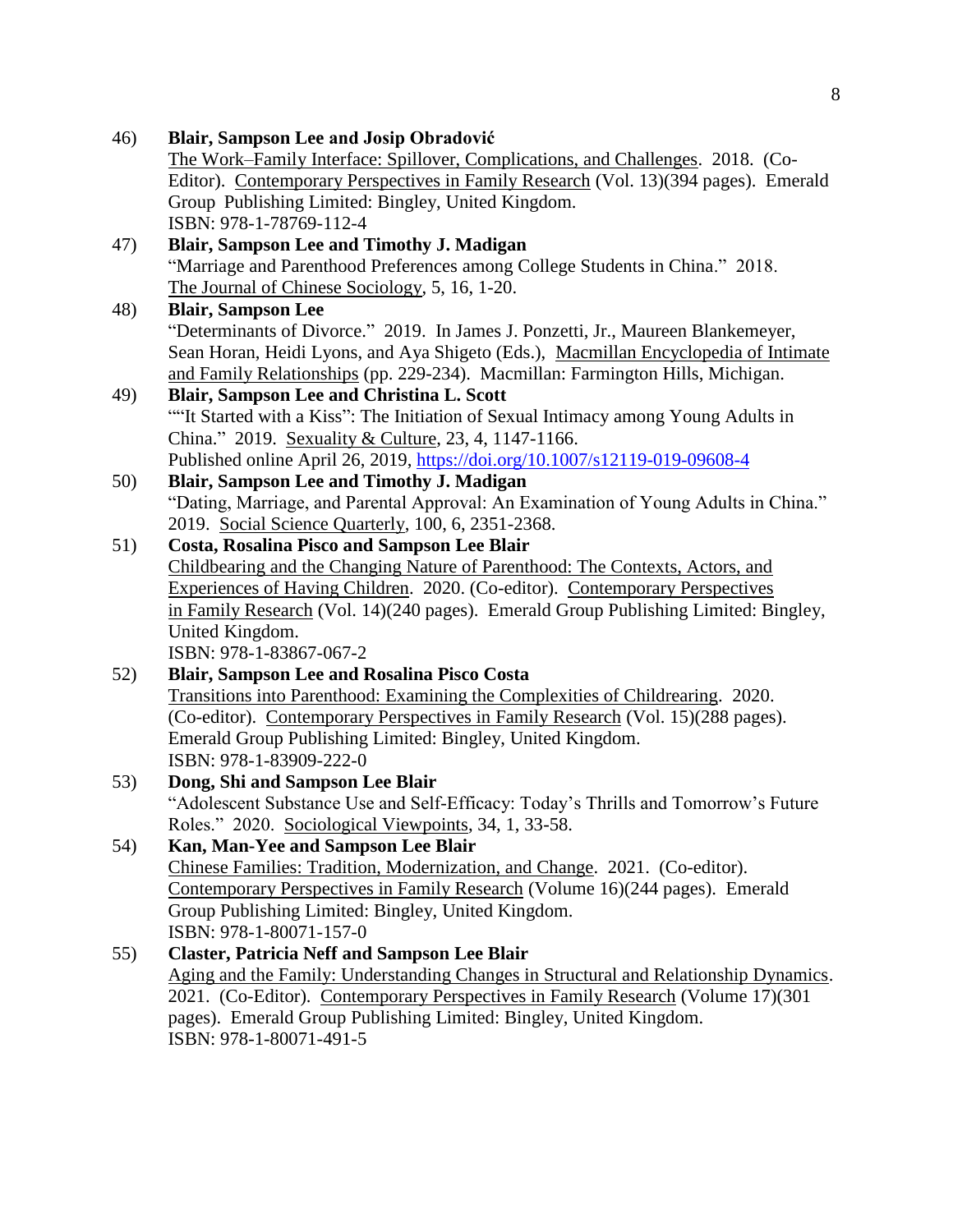"Dating and Mate Selection in Contemporary China: Examining the Role of Gender and Family." 2021. In Chris Shei and Weixiao Wei (Eds.), The Routledge Handbook of Chinese Studies, (pp. 432-446). Taylor and Francis: Milton Park, Oxfordshire, United Kingdom.

| 57) | <b>Blair, Sampson Lee and Timothy J. Madigan</b>                                         |
|-----|------------------------------------------------------------------------------------------|
|     | "Marriage and Fertility Preferences among Young Women in China: Changes over             |
|     | Time." 2021. Journal of Family Issues, 42, 10, 2353-2376.                                |
|     | Published online December 14, 2020, https://doi.org/10.1177/0192513X20980040             |
| 58) | <b>Madigan, Timothy J. and Sampson Lee Blair</b>                                         |
|     | "Dating Attitudes and Behaviors of American and Chinese College Students: A Partial      |
|     | Replication." The Social Science Journal. Forthcoming.                                   |
|     | Published online October 13, 2020, https://doi.org/10.1080/03623319.2020.1827685         |
| 59) | Blair, Sampson Lee and Christina L. Scott                                                |
|     | "The Gendered Nature of Marriage Aspirations in China." 2021. Sociological               |
|     | Viewpoints, 35, 1, 27-48.                                                                |
|     | ISSN: 1060-0876/doi:10.26908/3512021_012                                                 |
| 60) | <b>Blair, Sampson Lee and Shi Dong</b>                                                   |
|     | "Employment, Peers, and Gender: Disentangling the Context of American Adolescent         |
|     | Substance Use." 2021. Journal of Applied Youth Studies, 4, 221-238.                      |
|     | https://link.springer.com/article/10.1007/s43151-021-00051-7                             |
| 61) | <b>Fawole, Olufemi Adenivi and Sampson Lee Blair</b>                                     |
|     | Families in Nigeria: Understanding their Diversity, Adaptability, and Strengths. (2022). |
|     | (Co-editor). Contemporary Perspectives in Family Research. (Volume 18)(236 pages).       |
|     | Emerald Group Publishing Limited: Bingley, United Kingdom.                               |
|     | ISBN: 978-1-80262-544-8                                                                  |
| 62) | Blair, Sampson Lee; Timothy J. Madigan; and Fang Fang                                    |

Mate Selection in China: Causes and Consequences in the Search for a Spouse. (2022). (300 pages). Emerald Group Publishing Limited: Bingley, United Kingdom. ISBN: 978-1-78769-332-6

#### 63) **Maxwell, Sheila Royo and Sampson Lee Blair** Police, Courts, and Incarceration: The Justice System and the Family. Forthcoming. (Co-editor). Contemporary Perspectives in Family Research. Emerald Group Publishing Limited: Bingley, United Kingdom.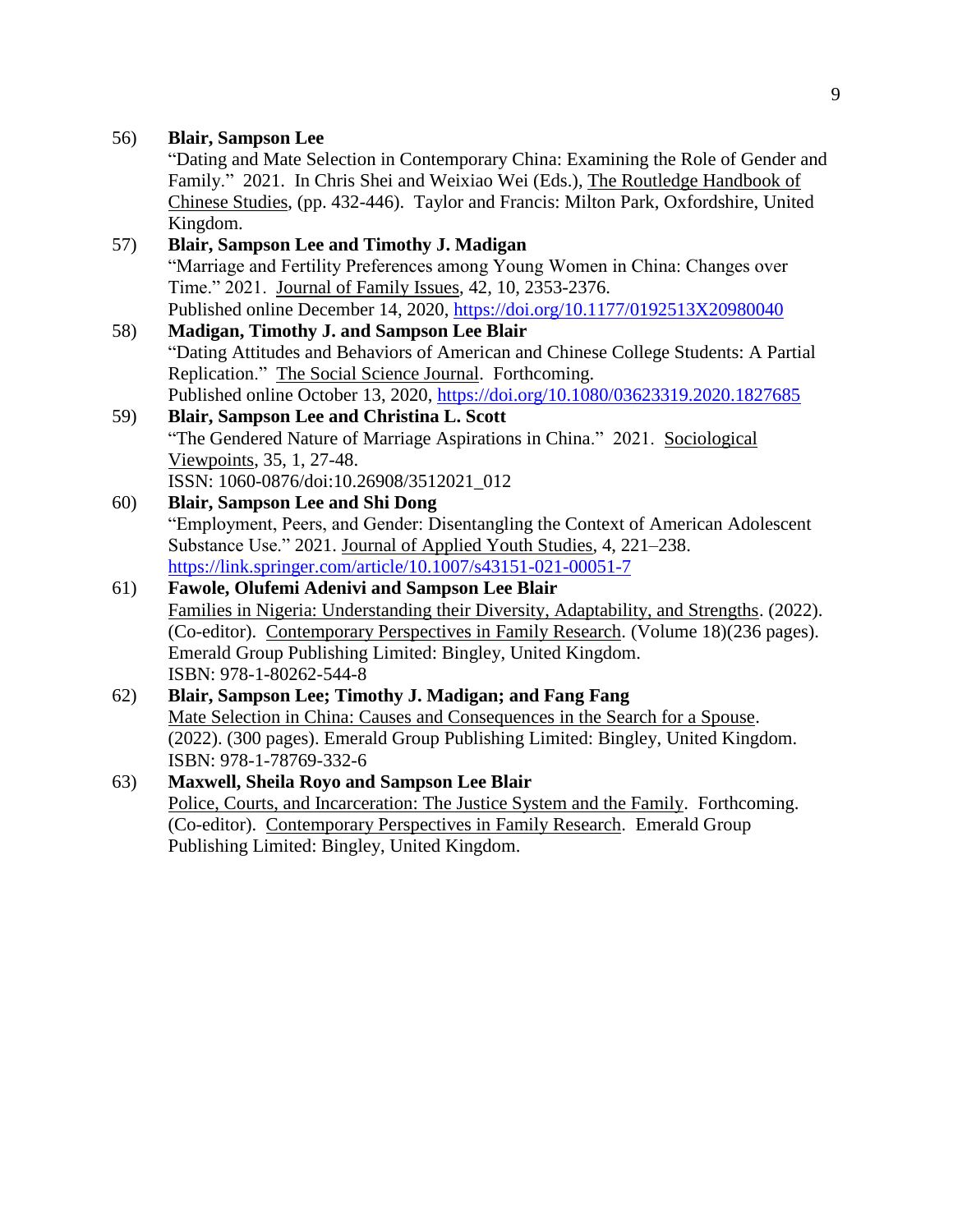#### **Papers Presented at Professional Meetings**

### 1) **Blair, Sampson Lee and Daniel T. Lichter**

"On Measuring the Division of Household Labor: Gender Segregation or Sharing of Housework?" Paper presented at the 1990 American Sociological Association meetings in Washington, D.C.

### 2) **Blair, Sampson Lee**

"Children's Participation in Household Labor: Child Socialization versus the Need for Household Labor." Paper presented at the 1991 Eastern Sociological Society meetings in Providence, Rhode Island.

### 3) **Blair, Sampson Lee and Michael P. Johnson**

"Wives' Reactions to the Division of Household Labor: The Intersection of Housework and Ideology." Paper presented at the 1991 American Sociological Association meetings in Cincinnati, Ohio.

### 4) **Blair, Sampson Lee**

"The Sex-Typing of Children's Household Labor." Paper presented at the 1991 American Sociological Association meetings in Cincinnati, Ohio.

### 5) **Blair, Sampson Lee and Constance Hardesty**

"Parenthood and Its Implications for the Well-Being of Mothers and Fathers." Paper presented at the 1992 American Sociological Association meetings in Pittsburgh, Pennsylvania.

### 6) **Blair, Sampson Lee**

"Parental Employment and Its Effects on Parent-Child Interaction." Paper presented at the 1992 World Congress on the Family meetings in Columbus, Ohio.

### 7) **Blair, Sampson Lee and Katy Lenahan**

"Marital Quality and Parent-Child Relationships: The Effect of Adult Resident Children on Marital Relations." Paper presented at the 1993 conference of the Oklahoma Council on Family Relations in Edmond, Oklahoma.

### 8) **Blair, Sampson Lee and Marjorie E. Starrels**

"The Division of Household Labor in Long-Duration Marriages." Paper presented at the 1993 American Sociological Association meetings in Miami, Florida.

### 9) **Blair, Marilou C. Legazpi and Sampson Lee Blair**

"Choice of Child Care and Mother-Child Interaction: Racial/Ethnic Distinctions in the Maternal Experience." Paper presented at the 20th Annual (1993) Center for Studies of the Family Conference in Provo, Utah.

10) **Wenk, DeeAnn; Constance Hardesty; Carolyn S. Morgan; and Sampson Lee Blair** "Paternal Involvement and the Mental Health of Sons and Daughters." Paper presented at the 1993 National Council on Family Relations meetings in Baltimore, Maryland.

#### 11) **Starrels, Marjorie E. and Sampson Lee Blair** "Marriage and the Transition to Retirement." Paper presented at the 1993 Gerontological Society of America meetings in New Orleans, Louisiana.

# 12) **Monroe, Mia and Sampson Lee Blair**

"Parents, Peers, and Substance Use by Adolescents: The Interface of Family and Friends." Paper presented at the 1994 conference of the Oklahoma Council on Family Relations in Edmond, Oklahoma.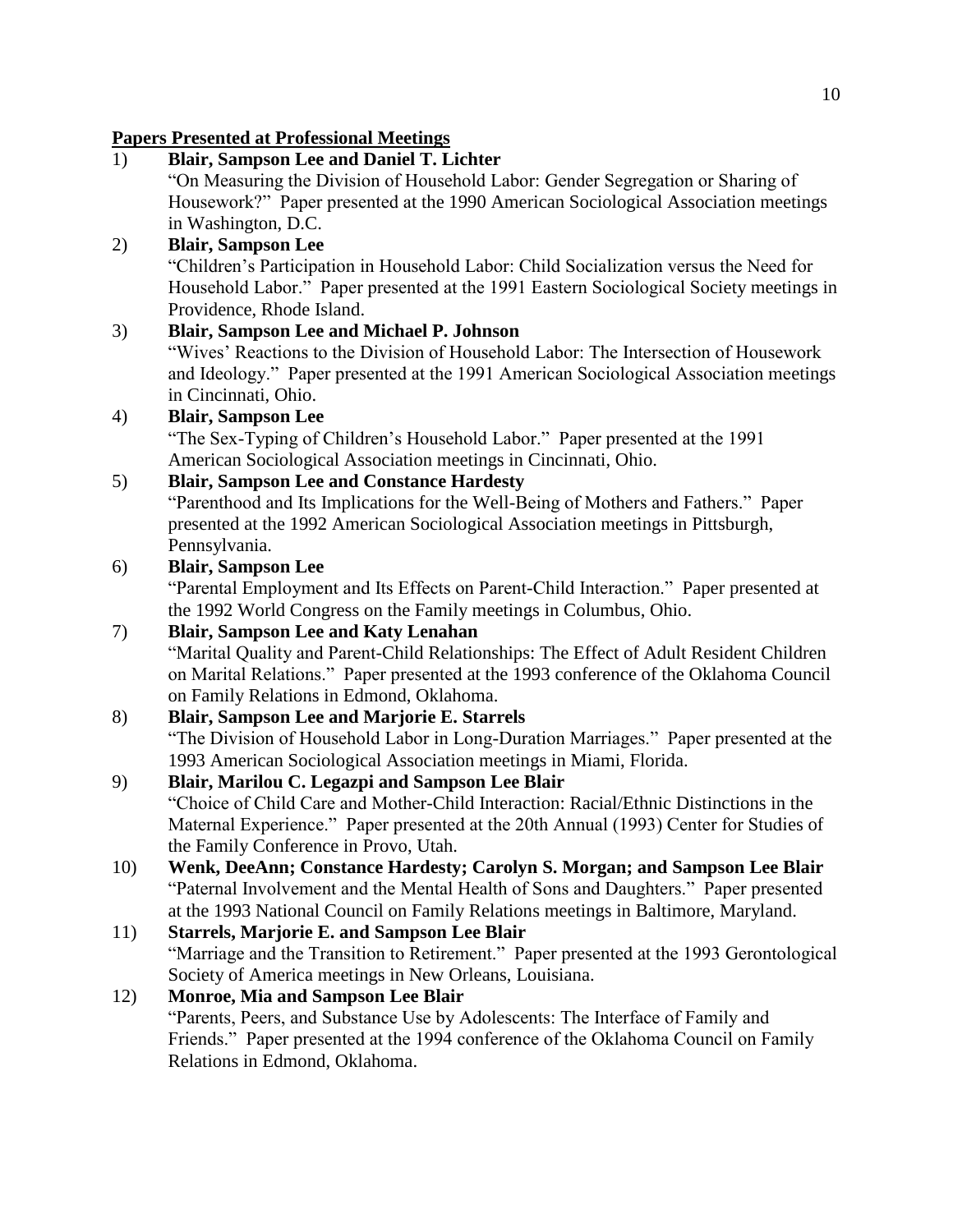"Marriage and Cohabitation: Distinctions and Similarities across the Division of Household Labor." Paper presented at the 1994 American Sociological Association meetings in Los Angeles, California.

14) **Blair, Sampson Lee; Carolyn S. Morgan; Constance Hardesty; and DeeAnn Wenk** "Household Composition and Men's and Women's Physical Well-Being." Paper presented at the 1994 American Sociological Association meetings in Los Angeles, California.

15) **Nelson, Lisa Wyatt and Sampson Lee Blair** "The Influence of Family and Ethnicity on Students' Educational Attainment and Performance." Paper presented at the 1995 conference of the Oklahoma Council on Family Relations in Edmond, Oklahoma.

#### 16) **Blair, Sampson Lee and Michael P. Johnson** "Parent-Child Social Support Systems and Parental Well-Being: Implications for Single

Mothers' Well-Being." Paper presented at the 1995 American Sociological Association meetings in Washington, D.C.

### 17) **Blair, Sampson Lee and Marilou C. Legazpi Blair**

"Single Mothers and Social Support Networks: Pragmatic versus Affectional Associations." Paper presented at the 1995 American Sociological Association meetings in Washington, D.C.

#### 18) **Harnden, Angela D.; Sampson Lee Blair; and DeeAnn Wenk**

"The Interconnections between Religion, Religiosity, and Attitudes toward Marital Violence." Paper presented at the 1995 National Council on Family Relations meetings in Portland, Oregon.

#### 19) **Blair, Sampson Lee and Mary H. Benin** "Retirement and the Division of Household Labor: The Influence of Partial Retirement and Ideology." Paper presented at the 1996 American Sociological Association meetings in New York, New York. 20) **Blair, Sampson Lee; Marilou C. Legazpi Blair; and Anna V. B. Madamba**

"Minority Students' Academic Performance: The Interweave of Social Class and Ethnicity." Paper presented at the 1996 American Sociological Association meetings in New York, New York.

### 21) **Blair, Sampson Lee and Zhenchao Qian**

"Parents, Peers, and Adolescents' Marital Aspirations: Ethnicity-Based Distinctions." Paper presented at the 1997 Pacific Sociological Association meetings in San Diego, California.

### 22) **Qian, Zhenchao and Sampson Lee Blair**

"Racial Differences in Educational Aspirations of High School Seniors." Paper presented at the 1997 Population Association of America meetings in Washington, D.C.

### 23) **Blair, Sampson Lee**

"Household Labor and Marital Quality: The Interweave of Employment and Gender Ideology." Paper presented at the 1997 meetings of the International Society for Justice Research in Potsdam, Germany.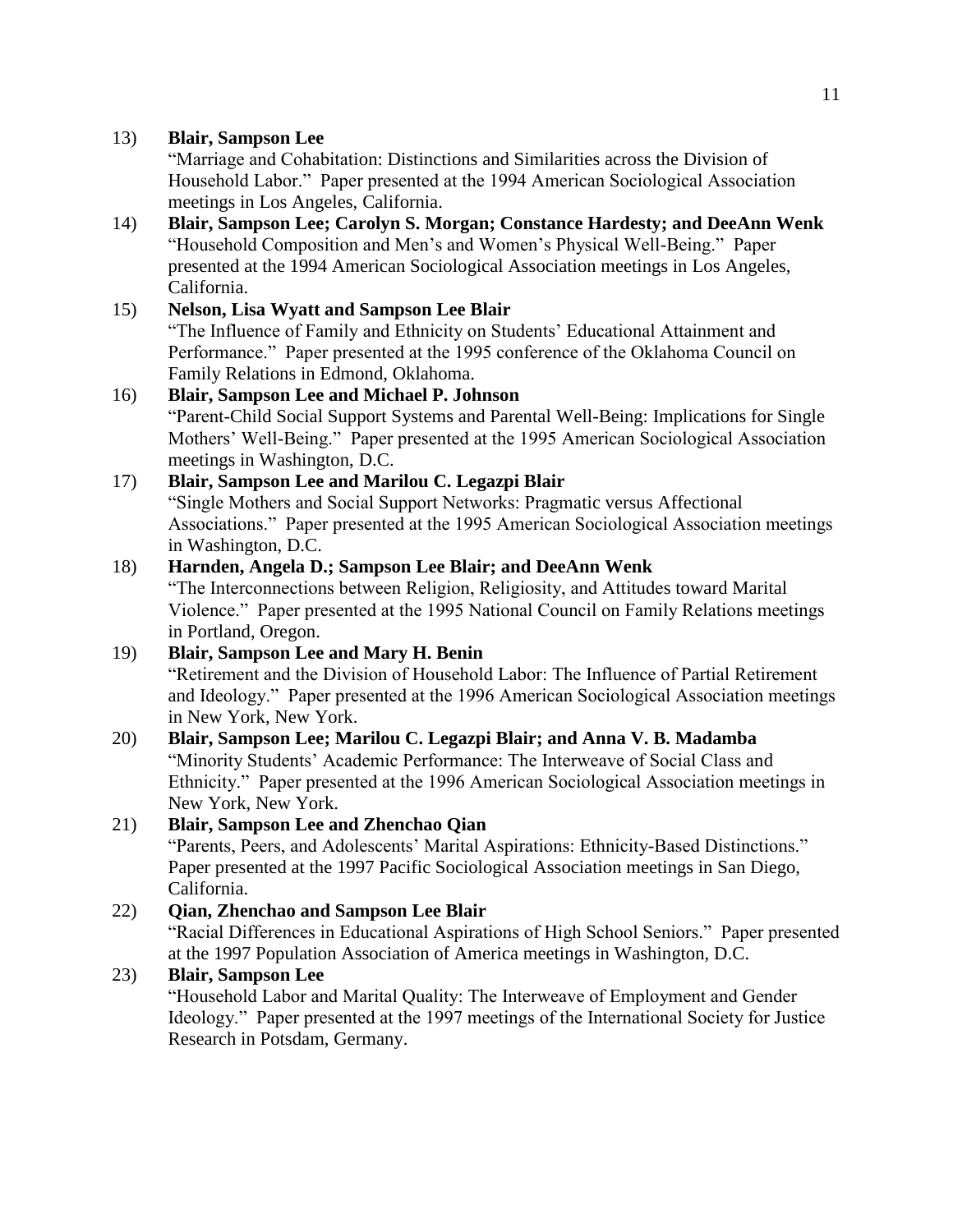24) **Blair, Sampson Lee and Jeffery W. Amling**

"Marital Quality and Religion among American Couples: Reconceptualizing Religious Homogamy." Paper presented at the 1997 American Sociological Association meetings in Toronto, Canada.

### 25) **Blair, Sampson Lee and Zhenchao Qian**

"Family and Asian Students' Educational Performance: A Consideration of Diversity." Paper presented at the 1997 American Sociological Association meetings in Toronto, Canada.

### 26) **Blair, Sampson Lee and Verna Keith**

"Parent-Adult Child Relationships, Retirement, and the Well-Being of Aging Mothers and Fathers." Paper presented at the 1997 National Council on Family Relations meetings in Crystal City, Virginia.

### 27) **Blair, Sampson Lee and Zhenchao Qian**

"Assortative Mating and Marital Quality." Paper presented at the 1998 Pacific Sociological Association meetings in San Francisco, California.

### 28) **Qian, Zhenchao and Sampson Lee Blair**

"Racial Differences in Educational Aspirations of High School Seniors: The Impact of Social Capital, Human Capital, and Financial Capital." Paper presented at the 1998 American Sociological Association meetings in San Francisco, California.

### 29) **Blair, Sampson Lee and Zhenchao Qian**

"Adolescents' Marital Aspirations: The Interweave of Gender and Ethnicity." Paper presented at the 1998 American Sociological Association meetings in San Francisco, California.

### 30) **Blair, Sampson Lee**

"Marital Quality and Parenting: The Influence of Family Structure." Paper presented at the 1999 Pacific Sociological Association meetings in Portland, Oregon.

#### 31) **Blair, Sampson Lee and Frank D. Beck**

"Religion, Religiosity, and Marital Quality among American Couples." Paper presented at the 1999 American Sociological Association meetings in Chicago, Illinois.

### 32) **Qian, Zhenchao; Sampson Lee Blair; and Stacey Ruff**

"Asian Americans' Marriage with Whites: Ethnic Differences in Educational and Nativity Assortative Mating." Paper presented at the 1999 American Sociological Association meetings in Chicago, Illinois.

# 33) **Blair, Sampson Lee and Curt G. Sobolewski**

"Family Composition, Parental Employment, and Children's Household Labor." Paper presented at the 1999 American Sociological Association meetings in Chicago, Illinois.

### 34) **McGene, Juliana Kim and Sampson Lee Blair**

"Marital Quality and Relationship History: Effects of Prior Cohabitation and Previous Marriage." Paper presented at the 2000 Pacific Sociological Association meetings in San Diego, California.

### 35) **Sobolewski, Curt G. and Sampson Lee Blair**

"Predicting Relationship Quality: Cohabitation vs. Marriage." Paper presented at the 2000 Pacific Sociological Association meetings in San Diego, California.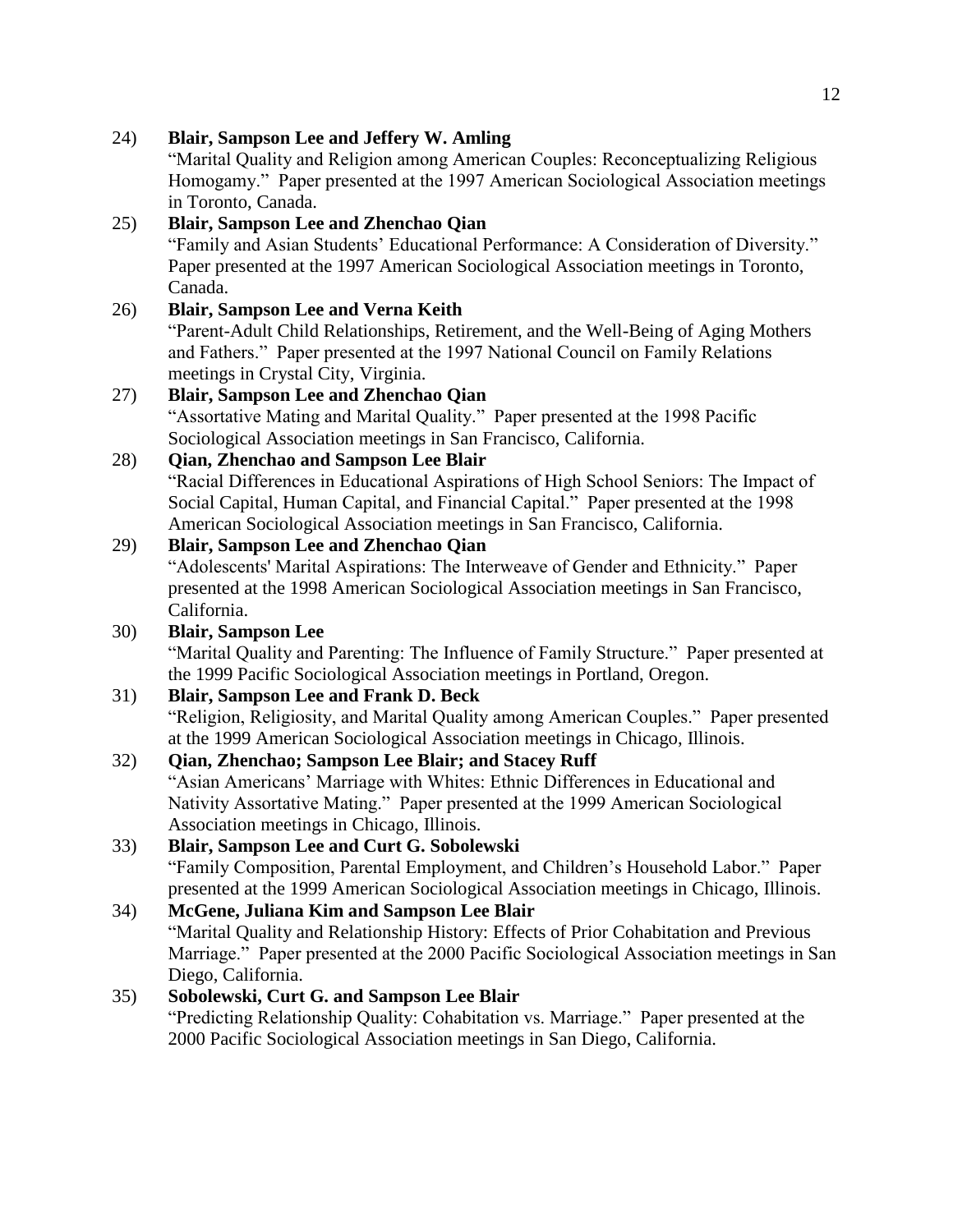#### 36) **Blair, Sampson Lee and Michael P. Johnson**

"Parents and Family Structure: An Examination of Ethnicity-Based Variations in Children's Household Labor." Paper presented at the 2000 American Sociological Association meetings in Washington, D.C.

#### 37) **Blair, Sampson Lee**

"Relationship Quality among Married and Cohabiting Couples: Gender Differences in the Effects of Children and Work." Paper presented at the 2000 American Sociological Association meetings in Washington, D.C.

#### 38) **Blair, Sampson Lee**

"Labor, Ideology, and Perceptions of Fairness: A Comparison of Married and Cohabiting Couples." Paper presented at the 2000 International Society for Justice Research conference in Tel Aviv, Israel.

#### 39) **Blair, Sampson Lee**

"Gender and Adolescents' Aspirations: Disentangling Family, Marriage, and Occupational Goals." Paper presented at the 2001 Pacific Sociological Association meetings in San Francisco, California.

### 40) **Blair, Sampson Lee and Frank D. Beck**

"Gender and Perceptions of Fairness within Marriage and Cohabitation." Paper presented at the 2001 American Sociological Association meetings in Anaheim, California.

#### 41) **Blair, Sampson Lee; Marilou C. Legazpi Blair; and Anna B. Madamba**

"Race/Ethnicity, Gender, and Adolescents' Occupational Aspirations: An Examination of Family Context." Paper presented at the 2001 American Sociological Association meetings in Anaheim, California.

#### 42) **Blair, Sampson Lee**

"Perceived Fairness and Labor within Marriage: A Reconsideration of Ideologies and Labor." Paper presented at the 2002 Pacific Sociological Association meetings in Vancouver, Canada.

#### 43) **Blair, Sampson Lee**

"Workload and Perceptions of Fairness among Dual-Earner Couples: The Mediating Effects of Gender Ideology." Paper presented at the 2002 meetings of the International Society for Justice Research, Skovde, Sweden.

#### 44) **Blair, Sampson Lee and Marilou C. Legazpi Blair**

"Understanding Parents' Rationale for Assigning Chores to Children: Child Labor and Childrearing." Paper presented at the 2002 American Sociological Association meetings in Chicago, Illinois.

#### 45) **Blair, Sampson Lee**

"Adolescents' Marital Expectations: A Comparison of Peer and Familial Influences." Paper presented at the 2002 American Sociological Association meetings in Chicago, Illinois.

#### 46) **Blair, Sampson Lee**

"Familial Environment and Young Adults' Educational/Occupational Attainment: The Relative Influence of Family and Peers." Paper presented at the 2003 Eastern Sociological Society meetings in Philadelphia, Pennsylvania.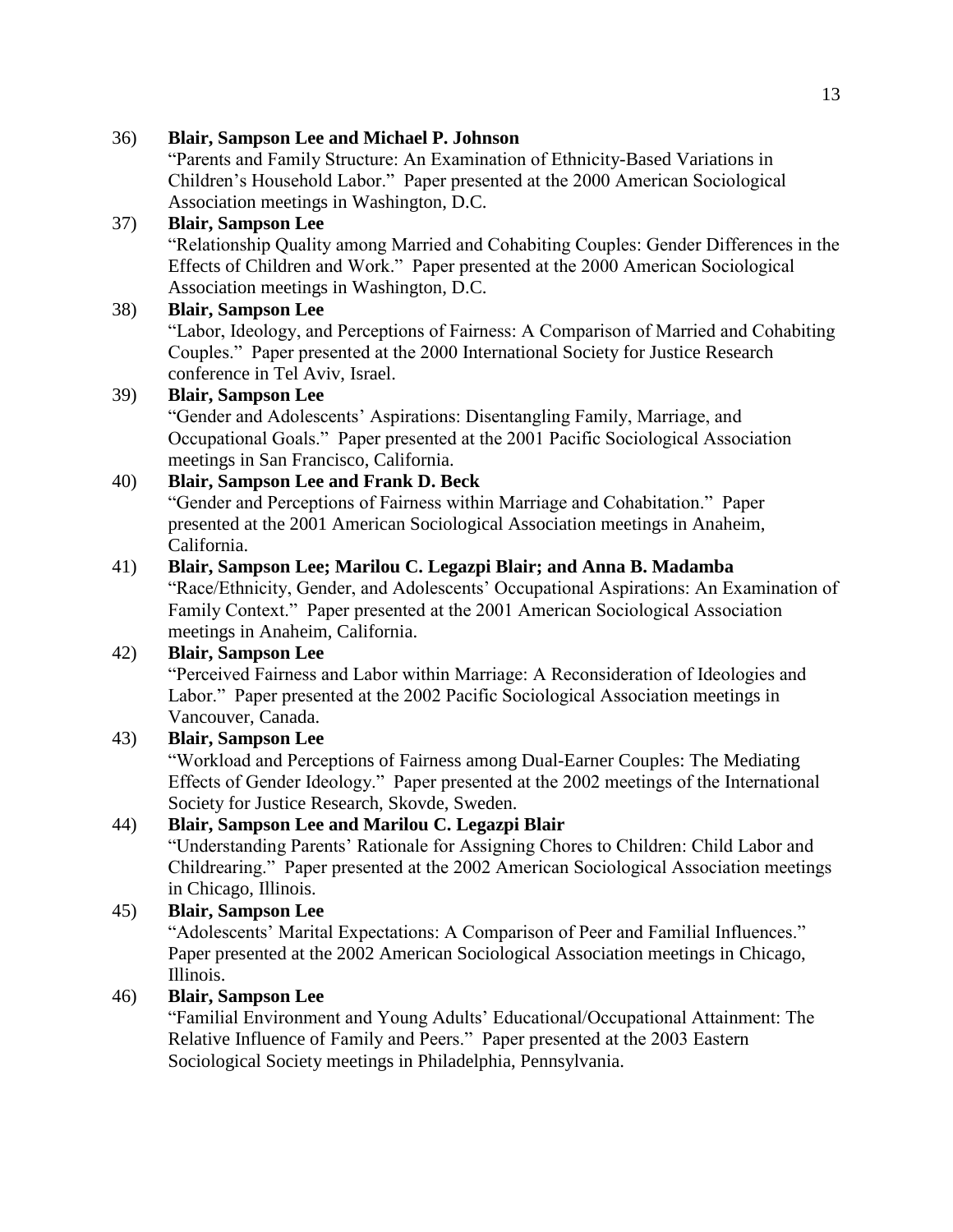"Family Context and the Status Attainment of Young Adults: An Examination of Ethnicity and Gender-Based Differences." Paper presented at the 2003 American Sociological Association meetings in Atlanta, Georgia.

### 48) **Blair, Sampson Lee and Marilou C. Legazpi Blair**

"Gender Differences in the Status Attainment of Young Adults: Comparing Family and Peer Influence." Paper presented at the 2003 American Sociological Association meetings in Atlanta, Georgia.

### 49) **Blair, Sampson Lee**

"Gender-Based Differences in Occupational Attainment: Family Context as a Predictor of Young Adults' Status Attainment." Paper presented at the 2004 Eastern Sociological Society meetings in New York, New York.

### 50) **Blair, Sampson Lee and Laura A. Wirth**

"Work Roles, Domestic Roles, and the Transition to Retirement: Perceptions of Fairness among Aging Couples.**"** Paper presented at the 2004 meetings of the International Society for Justice Research, Regina, Canada.

### 51) **Blair, Sampson Lee and Frank D. Beck**

"Ethnicity-Based Differences in the Timing of First Marriage: A Consideration of Family Effects." Paper presented at the 2004 American Sociological Association meetings in San Francisco, California.

### 52) **Blair, Sampson Lee and Marilou C. Legazpi Blair**

"Gender, Family, and the Occupational Attainment of Young Adults." Paper presented at the 2004 American Sociological Association meetings in San Francisco, California.

### 53) **Cobas, José A. and Sampson Lee Blair**

"Bilingualism, Family, and Gender Differences in Hispanic Status Attainment." Paper presented at the 2004 meetings of the National Council on Family Relations in Orlando, Florida.

### 54) **Blair, Sampson Lee and Joyce A. Joyce**

"Perceptions of Fairness among Cohabitors: Children, Labor, and Duration of Relationship." Paper presented at the 2004 meetings of the National Council on Family Relations in Orlando, Florida.

### 55) **Blair, Sampson Lee**

"Gender-Based Differences in the Transition to Marriage." Paper presented at the 2005 meetings of the Eastern Sociological Society in Washington, D.C.

### 56) **Blair, Sampson Lee and José A. Cobas**

"Gender Differences in the Adult Status Attainment of Hispanics: Understanding Bilingualism in the Familial Context." Paper presented at the 2005 American Sociological Association meetings in Philadelphia, Pennsylvania. \*This paper was also presented as an invited paper at the 2006 Groves Conference on Marriage and Family, Tucson, Arizona.

### 57) **Blair, Sampson Lee and Marilou C. Legazpi Blair**

"The Transition into Marriage among Young Adult Asians: The Relative Influence of Family and Ethnicity." Paper presented at the 2005 American Sociological Association meetings in Philadelphia, Pennsylvania.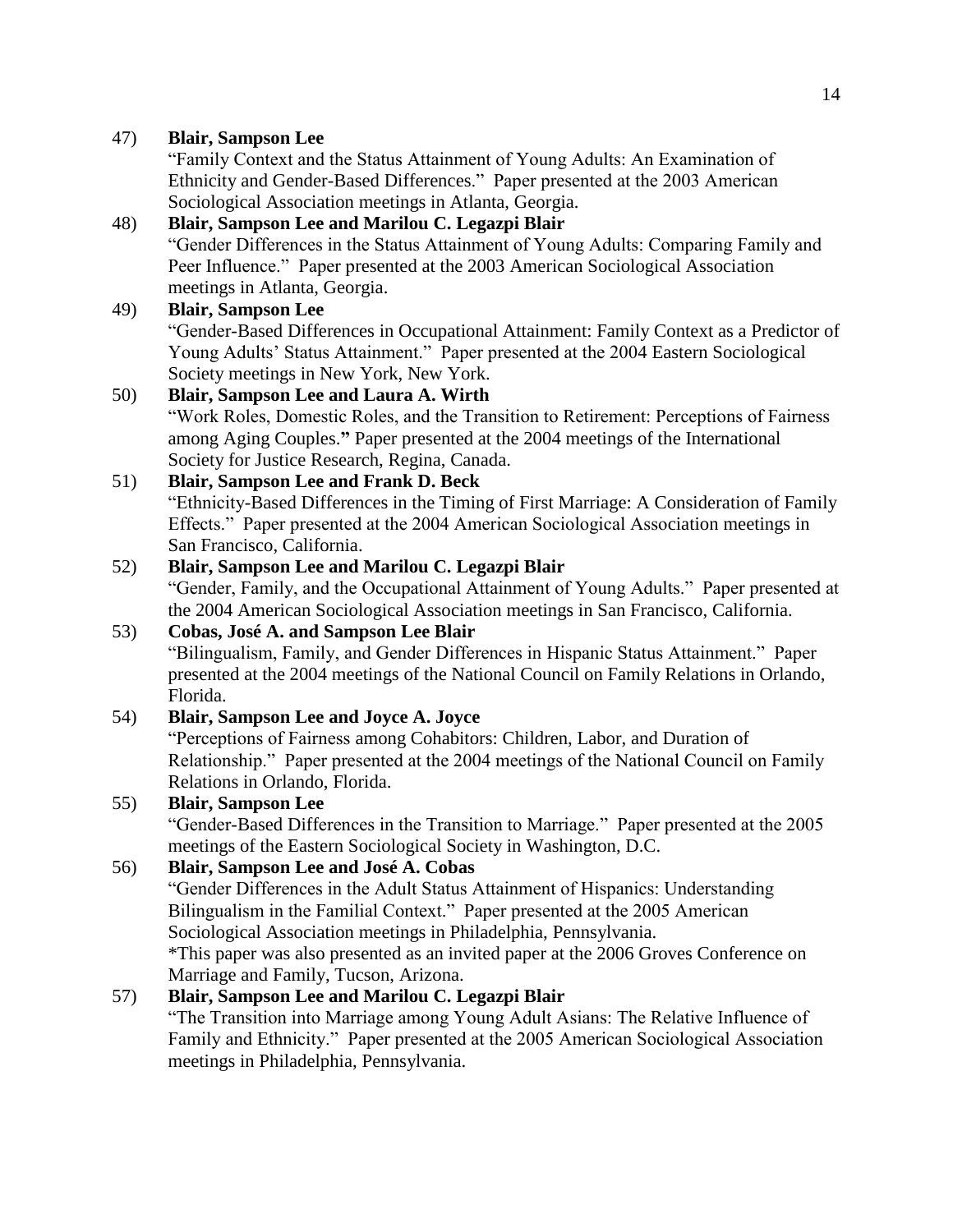"Educational Attainment and Transition to Marriage: Sex-Based Differences in the Timing of First Marriage." Paper presented at the 2006 Eastern Sociological Society meetings in Boston, Massachusetts.

#### 59) **Blair, Sampson Lee and Marilou C. Legazpi Blair** "Perceptions of Fairness among Married and Cohabiting Couples: Does Relationship Context Matter?" Paper presented at the 2006 meetings of the International Society for Justice Research, Berlin, Germany.

### 60) **Blair, Sampson Lee and Marilou C. Legazpi Blair**

"Marriage, Childbearing, and Educational Attainment: The Impact of Family Transitions on Academic Success." Paper presented at the 2006 American Sociological Association meetings in Montreal, Canada.

#### 61) **Blair, Sampson Lee and José A. Cobas**

"Family and Hispanic Educational Attainment: Disentangling Structural and Cultural Effects." Paper presented at the 2006 American Sociological Association meetings in Montreal, Canada.

#### 62) **Blair, Sampson Lee and Hsin-Yi Liu**

"The Timing of First Marriage among Young Adult Asians: Disentangling Family and Individual Predictors." Paper presented at the 2007 Eastern Sociological Society meetings in Philadelphia, Pennsylvania.

#### 63) **Blair, Sampson Lee and Frank D. Beck**

"Gender and Educational Attainment: The Interweave of Family and Community Context." Paper presented at the 2007 American Sociological Association meetings in New York, New York.

#### 64) **Blair, Sampson Lee and Marilou C. Legazpi Blair**

"The Timing of First Marriage and First Birth: Family Transitions and Educational Attainment." Paper presented at the 2007 American Sociological Association meetings in New York, New York.

#### 65) **Blair, Sampson Lee**

"Gender, Ethnicity, and the Timing of First Marriage: Family and Individual Effects on the Transition to Marriage." Paper presented at the 2007 National Council on Family Relations meetings in Pittsburgh, Pennsylvania.

### 66) **Blair, Sampson Lee and Jacob A. Lang**

"Family Structure and Adolescent Substance Use: An Examination of Two-Parent versus Single-Parent Households." Paper presented at the 2008 Eastern Sociological Society meetings in New York, New York.

#### 67) **Blair, Sampson Lee**

"The Timing of First Marriage among Latinos: An Examination of Expectations and Family Characteristics." Paper presented at the 2008 Eastern Sociological Society meetings in New York, New York.

#### 68) **Blair, Sampson Lee and José A. Cobas**

"The Onset of First Marriage among Latinos: Gender Differences in the Transition to Marriage." Paper presented at the 2008 American Sociological Association meetings in Boston, Massachusetts.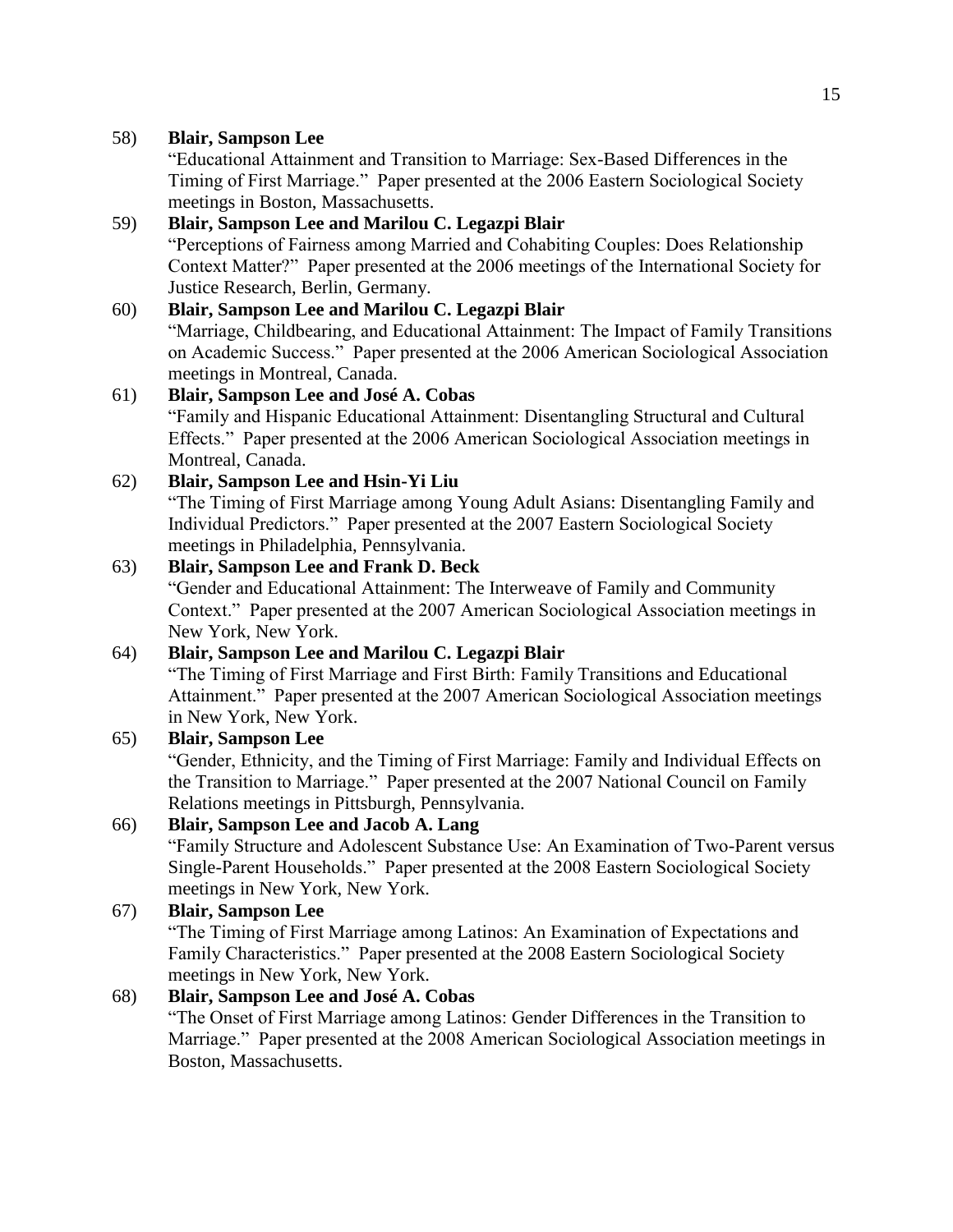69) **Blair, Sampson Lee and Marilou C. Legazpi Blair**

"Adolescent Substance Use and Attitudes toward Marriage: The Influence of Substance Use on Marital Expectations." Paper presented at the 2008 American Sociological Association meetings in Boston, Massachusetts.

### 70) **Blair, Sampson Lee**

"The Influence of Risk-Taking Behaviors on the Transition into Marriage: An Examination of the Long-Term Consequences of Adolescent Behavior." Paper presented at the 2009 Eastern Sociological Society meetings in Baltimore, Maryland.

### 71) **Blair, Sampson Lee and Hsin-Yi Liu**

"The Marital Expectations of Teenage Girls and Boys: Examining the Role of Adolescent Risk-Taking." Paper presented at the 2009 American Sociological Association meetings in San Francisco, California.

### 72) **Blair, Sampson Lee and Marilou C. Legazpi Blair**

"Adolescent Substance Use, Delinquent Behavior, and Gender Differences in the Timing of Marriage." Paper presented at the 2009 American Sociological Association meetings in San Francisco, California.

### 73) **Menasco, Melissa A. and Sampson Lee Blair**

"Early Substance Use and Its Impact on Marital Status: An Examination of Substance Use, Marriage, and Divorce." Paper presented at the 2010 Eastern Sociological Society meetings in Boston, Massachusetts.

### 74) **Blair, Sampson Lee and José A. Cobas**

"Language Ability, Family Structure, and Academic Success: Understanding Latino School Performance." Paper presented at the 2010 American Sociological Association meetings in Atlanta, Georgia.

# 75) **Blair, Sampson Lee and Melissa A. Menasco**

"Initial Substance Use and the Likelihood of Marriage: Gender Differences in the Prospects for Marriage." Paper presented at the 2010 American Sociological Association meetings in Atlanta, Georgia.

### 76) **Blair, Sampson Lee and Melissa A. Menasco**

"Adolescent Substance Use and Marital Instability in Adulthood." Paper presented at the 2011 Eastern Sociological Society meetings in Philadelphia, Pennsylvania.

### 77) **Blair, Sampson Lee and Patricia E. Neff**

"Gender Differences in the Occupational Aspirations of Adolescents." Paper presented at the 2011 American Sociological Association meetings in Las Vegas, Nevada.

#### 78) **Blair, Sampson Lee**

"Filipino Parental Involvement and Children's Educational Performance." Paper presented at the 2011 American Sociological Association meetings in Las Vegas, Nevada.

### 79) **Blair, Sampson Lee and Patricia E. Neff**

"Current Work and Future Work: How Adolescent Employment Affects Occupational Aspirations." Paper presented at the 2012 Eastern Sociological Society meetings in New York, New York.

### 80) **Menasco, Melissa A. and Sampson Lee Blair**

"Adolescent Employment and Patterns of Substance Use." Paper presented at the 2012 Eastern Sociological Society meetings in New York, New York.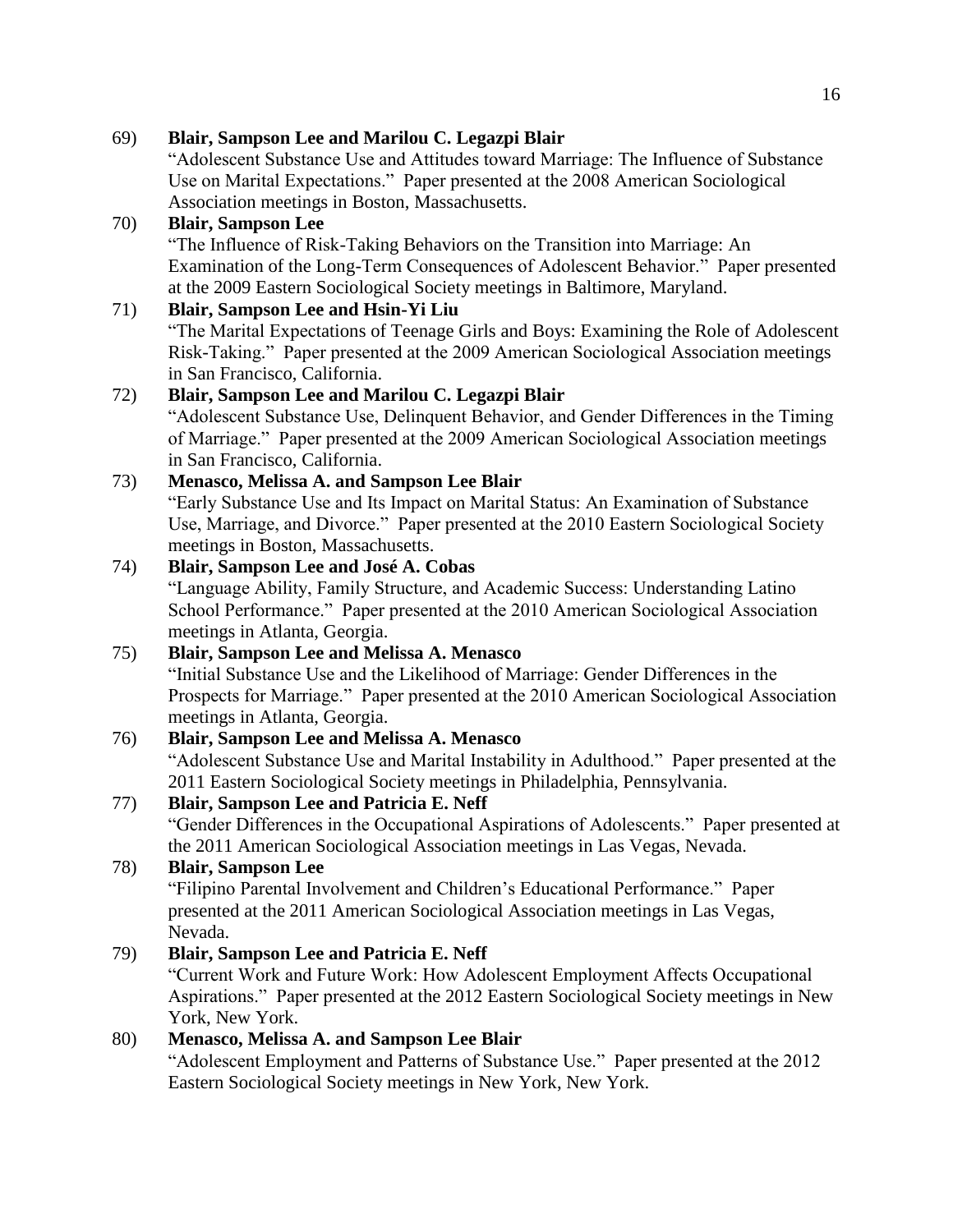"Adolescents' Occupational Aspirations: The Changing Nature of Family and Individual Influence." Paper presented at the 2012 International Sociological Association forum in Buenos Aires, Argentina.

### 82) **Blair, Sampson Lee and Patricia E. Neff**

"Gender Differences in the Effects of Teen Employment upon Adolescents' Educational and Occupational Aspirations." Paper presented at the 2012 American Sociological Association meetings in Denver, Colorado.

### 83) **Blair, Sampson Lee**

"Parental Involvement and Children's Educational Attainment: A Comparison of Filipino and U.S. Parents." Paper presented at the 2012 American Sociological Association meetings in Denver, Colorado.

### 84) **Blair, Sampson Lee**

"Gender Differences in Filipino Parental Involvement." Paper presented at the 2012 National Council on Family Relations conference in Phoenix, Arizona.

### 85) **Blair, Sampson Lee and Patricia E. Neff**

"Understanding the Occupational Aspirations of Adolescents: An Examination of Racial/Ethnic Patterns." Paper presented at the 2013 Eastern Sociological Society meetings in Boston, Massachusetts.

### 86) **Menasco, Melissa A. and Sampson Lee Blair**

"Adolescent Substance Use and Occupational Aspirations." Paper presented at the 2013 Eastern Sociological Society meetings in Boston, Massachusetts.

### 87) **Claster, Patricia Neff and Sampson Lee Blair**

"Disentangling the Racial, Ethnic, and Gender Differences in the Occupational Aspirations of Adolescents." Paper presented at the 2013 American Sociological Association meetings in New York, New York.

### 88) **Blair, Sampson Lee and Melissa A. Menasco**

"Gender Differences in Occupational Aspirations and Substance Use among Adolescents." Paper presented at the 2013 American Sociological Association meetings in New York, New York.

#### 89) **Claster, Patricia Neff and Sampson Lee Blair**

"Latino and Latina Educational Attainment: An Investigation of Bilingual Language Abilities." Paper presented at the 2013 Pennsylvania Sociological Society meetings in Williamsport, PA.

#### 90) **Menasco, Melissa A. and Sampson Lee Blair**

"Peers and Employment: An Examination of Adolescent Substance Use." Paper presented at the 2014 Eastern Sociological Society meetings in Baltimore, Maryland.

### 91) **Blair, Sampson Lee and Timothy J. Madigan**

"Examining Parental Involvement in their Children's Education: Differential Involvement among Parents of High School Students." Paper presented at the 2014 Eastern Sociological Society meetings in Baltimore, Maryland.

### 92) **Blair, Sampson Lee and Patricia Neff Claster**

"Racial/Ethnic Variations in Adolescent Aspirations: The Relative Influence of Parental Involvement." Paper presented at the 2014 International Sociological Association world congress in Yokohama, Japan.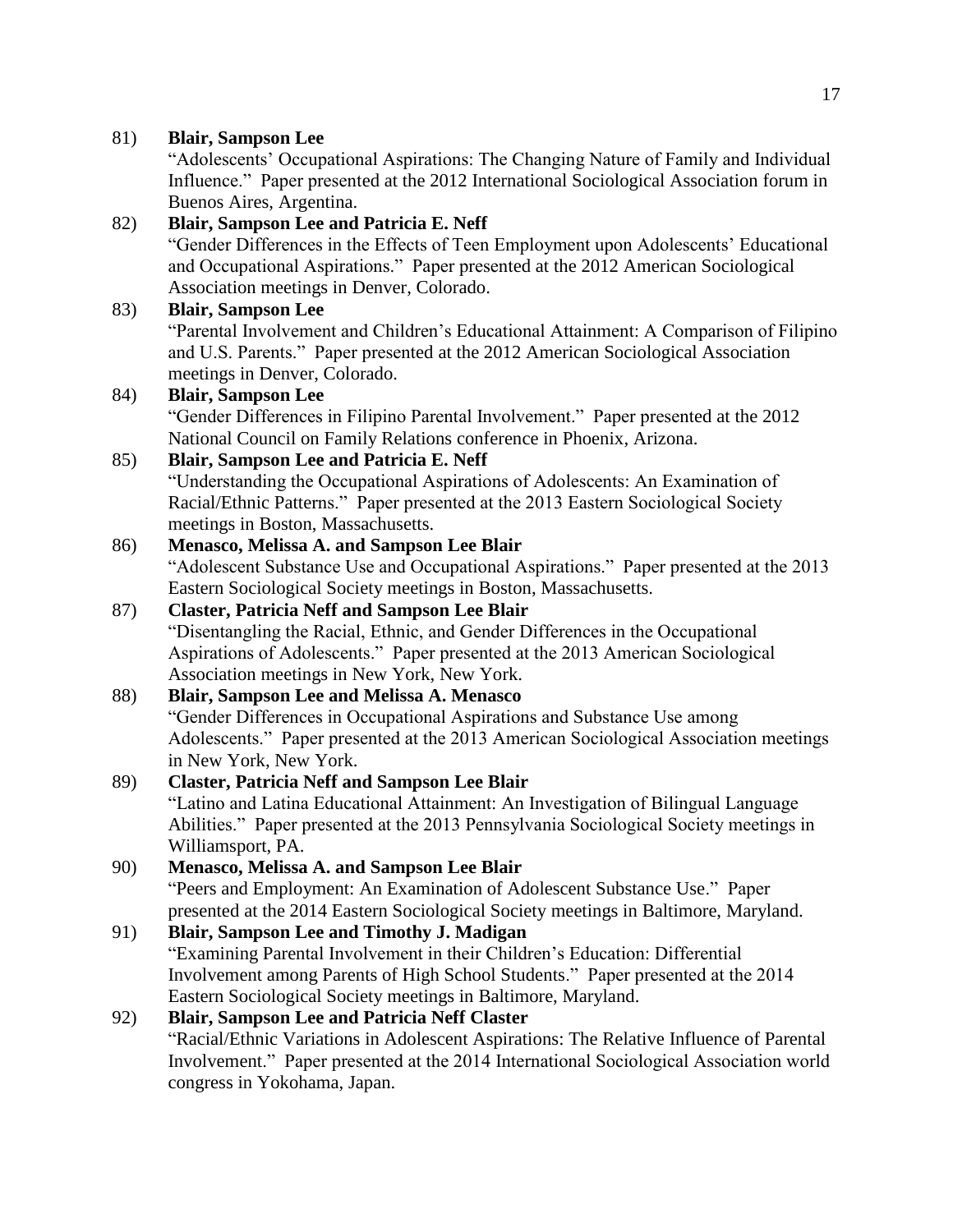93) **Blair, Sampson Lee and Timothy J. Madigan** "Gender Differences in Parental Involvement: An Examination of Parents of High School Girls and Boys." Paper presented at the 2014 American Sociological Association meetings in San Francisco, California. 94) **Blair, Sampson Lee and Patricia Neff Claster** "Adolescent Occupational Aspirations: An Examination of Changes in Girls' and Boys' Career Goals." Paper presented at the 2014 American Sociological Association meetings in San Francisco, California. 95) **Claster, Patricia Neff and Sampson Lee Blair** "Adolescents' Attitudes Concerning Marriage and Family: An Examination of Familial and Individual Traits." Paper presented at the 2015 Eastern Sociological Society meetings in New York, New York. 96) **Blair, Sampson Lee and Melissa A. Menasco** "Marital Status and Substance Use: Comparing Married, Divorced, and Remarried Adults." Paper presented at the 2015 Eastern Sociological Society meetings in New York, New York. 97) **Claster, Patricia Neff and Sampson Lee Blair** "Gender Differences in Adolescents' Expectations of Marriage and Parenthood." Paper presented at the 2015 American Sociological Association meetings in Chicago, Illinois. 98) **Blair, Sampson Lee and Melissa A. Menasco** "Gender Differences in Substance Use Across Marital Statuses." Paper presented at the

2015 American Sociological Association meetings in Chicago, Illinois.

# 99) **Claster, Patricia Neff and Sampson Lee Blair**

"Risk-Taking Behaviors and Adolescent Perceptions of Marriage and Parenthood." Paper presented at the 2015 Pennsylvania Sociological Society's meetings in Edinboro, Pennsylvania.

#### 100) **Blair, Sampson Lee and Patricia Neff Claster**

"Adolescents' Perceptions of Self-Efficacy in Spousal and Parental Roles: Understanding the Context of Role Perceptions." Paper presented at the 2016 Eastern Sociological Society meetings in Boston, Massachusetts.

#### 101) **Blair, Sampson Lee and Timothy J. Madigan**

"Dating and Mate Selection among Chinese Young Adults: The Relative Influence of Parents, Pragmatism, and Romance." Paper presented at the 2016 Eastern Sociological Society meetings in Boston, Massachusetts.

# 102) **Claster, Patricia Neff and Sampson Lee Blair**

"Adolescent Self-Efficacy and Future Roles: Examining the Transitions into Adulthood." Paper presented at the 2016 Pennsylvania Sociological Society's meetings in Bloomsburg, Pennsylvania.

#### 103) **Blair, Sampson Lee and Timothy J. Madigan**

"Examining the Nature of Dating and Mate Preferences among Chinese Youth." Paper presented at the 2016 Pennsylvania Sociological Society's meetings in Bloomsburg, Pennsylvania.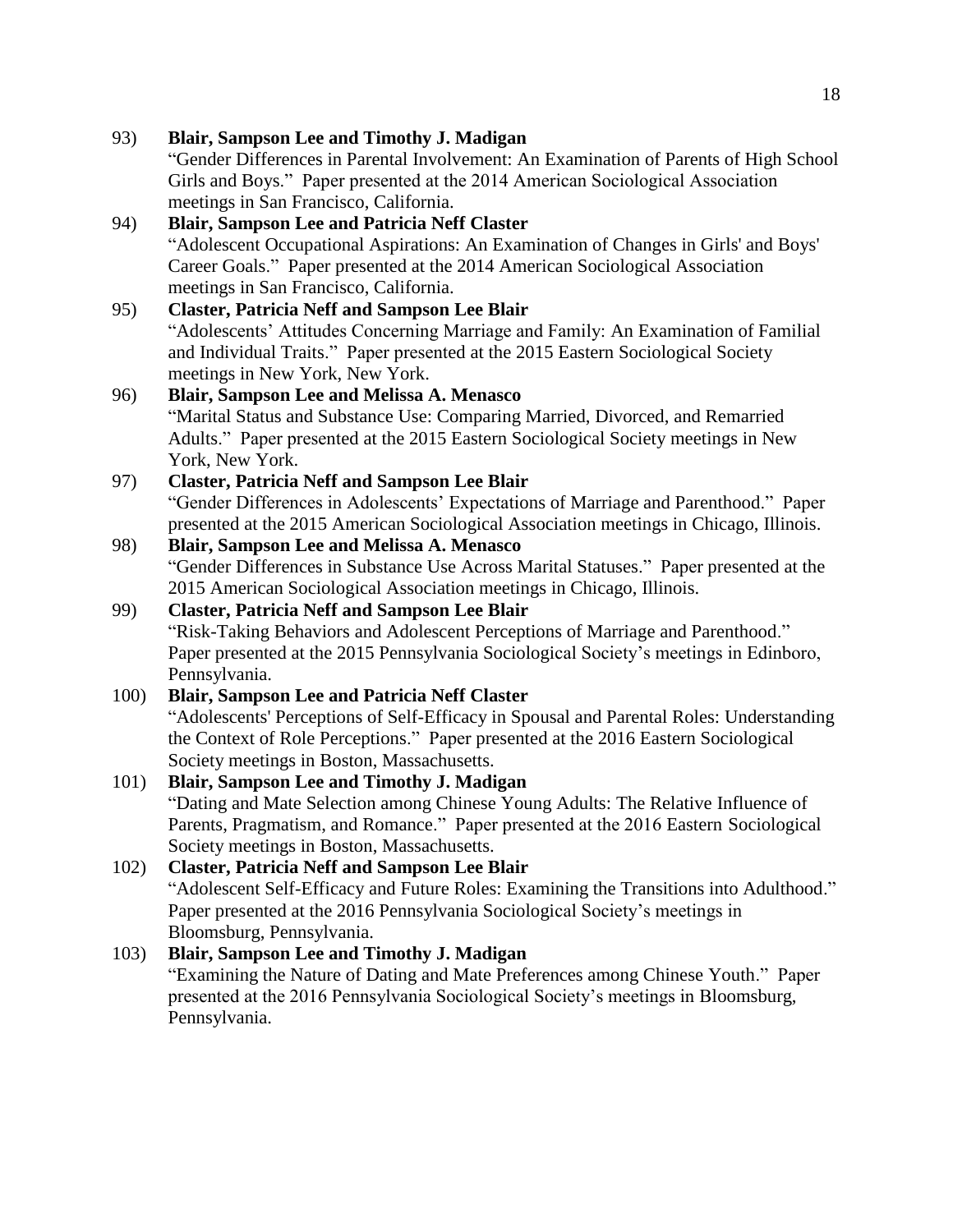104) **Blair, Sampson Lee and Patricia Neff Claster** "Adolescents' Marriage and Parenthood Expectations: An Examination of Changes over Time." Paper presented at the 2017 Eastern Sociological Society meetings in Philadelphia, Pennsylvania. 105) **Blair, Sampson Lee and Timothy J. Madigan** "Preferences in the Transition to Marriage and Parenthood: An Examination of Young Chinese Adults." Paper presented at the 2017 Eastern Sociological Society meetings in Philadelphia, Pennsylvania.

### 106) **Blair, Sampson Lee and Timothy J. Madigan** "Marriage and Parenthood Preferences among Young Chinese Women and Men." Paper presented at the 2017 American Sociological Association meetings in Montreal, Canada.

### 107) **Blair, Sampson Lee**

"Adolescent Risk-Taking Behaviors and School Performance: Distinguishing the Experiences of Boys and Girls. Paper presented at the 2017 Pennsylvania Sociological Society's meetings in Pittsburgh, Pennsylvania.

#### 108) **Madigan, Timothy J. and Sampson Lee Blair** "Dating Attitudes and Behaviors of American and Chinese College Students: A Replication." Paper presented at the 2017 Pennsylvania Sociological Society's meetings in Pittsburgh, Pennsylvania.

### 109) **Blair, Sampson Lee and Patricia Neff Claster**

"Adolescent Self-Efficacy and Future Adult Roles: Perceptions of Spousal, Parental, and Worker Self-Efficacy." Paper presented at the 2017 meetings of the National Council on Family Relations in Orlando, Florida.

### 110) **Blair, Sampson Lee and Patricia Neff Claster**

"Adolescent Risk-Taking and Paid Employment: The Relative Impact of Teenage Jobs." Paper presented at the 2018 Eastern Sociological Society meetings in Baltimore, Maryland.

### 111) **Blair, Sampson Lee and Shi Dong**

"Cohabitation and Marriage: Examining Pathways to Relationship Formation in China." Paper presented at the 2018 Eastern Sociological Society meetings in Baltimore, Maryland.

### 112) **Blair, Sampson Lee and Patricia Neff Claster**

"Adolescent Employment and Substance Use Patterns: Gender Differences in Risk-Taking." Paper presented at the 2018 American Sociological Association meetings in Philadelphia, Pennsylvania.

#### 113) **Blair, Sampson Lee and Timothy J. Madigan**

"Dating, Marriage, and Parental Approval: An Examination of Young Adults in China." Paper presented at the 2018 American Sociological Association meetings in Philadelphia, Pennsylvania.

### 114) **Timothy J. Madigan and Sampson Lee Blair**

"Arranged Marriages among Chinese College Students: Lingering Effects of an Ancient Cultural Tradition." Paper presented at the 2018 Pennsylvania Sociological Society meetings in Bethlehem, Pennsylvania.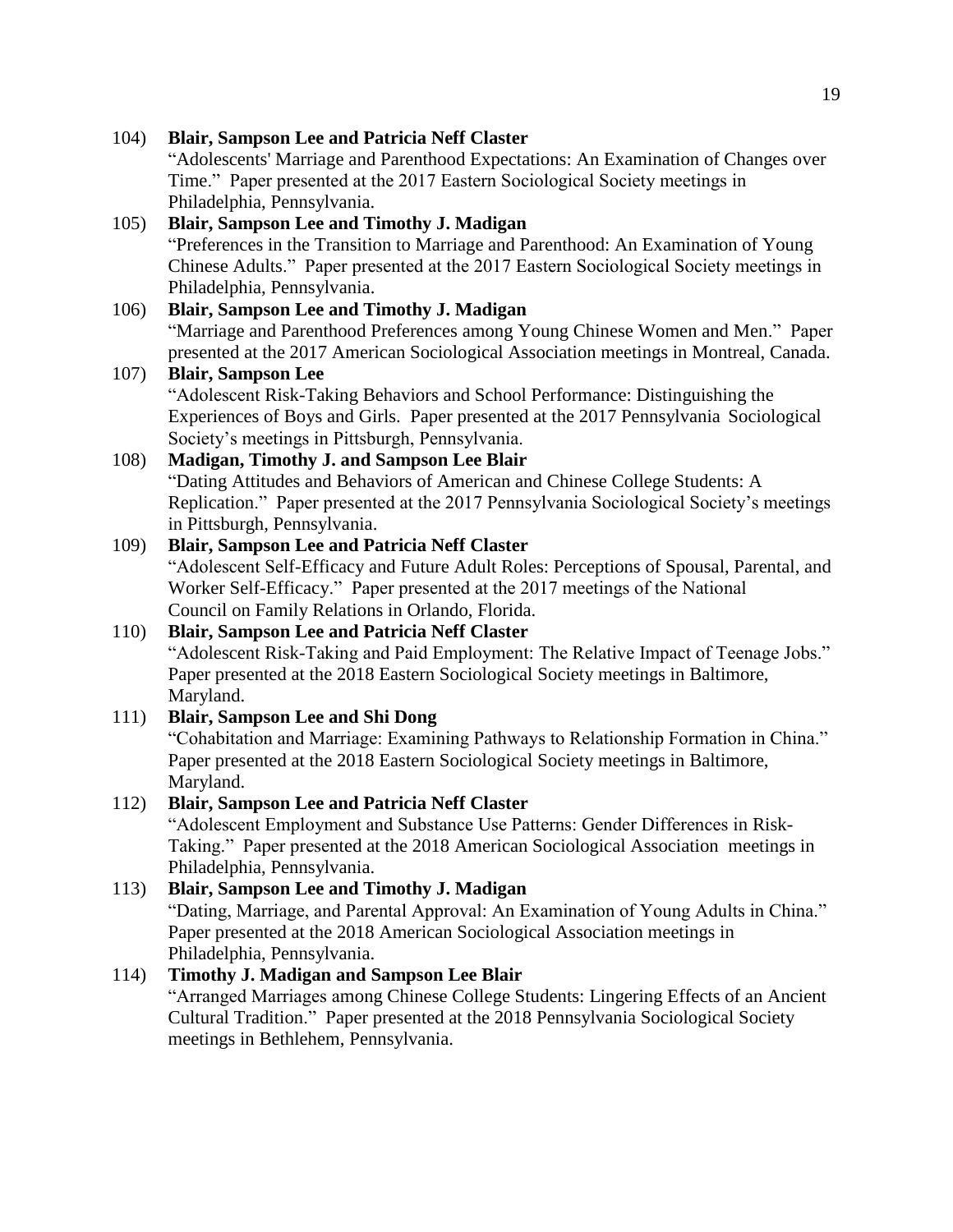"An Examination of Changing Marriage and Fertility Preferences." Paper presented at the 2018 Asian Conference of the International Chinese Sociological Association in Hong Kong, China.

### 116) **Blair, Sampson Lee and Shi Dong** "Marital Dissolution in China: An Examination of Filial Piety, Gender, and the Cultural Context of Divorce." Paper presented at the 2019 Eastern Sociological Society meetings in Boston, Massachusetts.

#### 117) **Blair, Sampson Lee and Timothy J. Madigan** "Marriage and Childbearing Aspirations in China: Understanding the Preferences of Young Adults." Paper presented at the 2019 Eastern Sociological Society meetings in Boston, Massachusetts.

### 118) **Blair, Sampson Lee and Patricia Neff Claster**

"To Work or Not? A Comparison of Adolescent Substance Use Patterns." Paper presented at the 2019 Eastern Sociological Society meetings in Boston, Massachusetts.

### 119) **Blair, Sampson Lee and Timothy J. Madigan**

"Marriage and Fertility Preferences among Young Women in China: Changes over Time." Paper presented at the 2019 American Sociological Association meetings in New York, New York.

### 120) **Blair, Sampson Lee and Christina L. Scott**

"It Started with a Kiss": The Initiation of Sexual Intimacy among Young Adults in China." Paper presented at the 2019 American Sociological Association meetings in New York, New York.

#### 121) **Madigan, Timothy J. and Sampson Lee Blair** "Attitudes towards Marriage among Chinese and American College Students: A Comparative Study." Paper presented at the 2019 Pennsylvania Sociological Society meetings in Elizabethtown, Pennsylvania.

### 122) **Blair, Sampson Lee and Patricia Neff Claster**

"Risk-Taking Behaviors and Adolescents' School Performance: The Influence of Peers, Employment, and Context." Paper presented at the 2020 Eastern Sociological Society meetings in Philadelphia, Pennsylvania.

#### 123) **Blair, Sampson Lee and Timothy J. Madigan**

"Dating and Partner Preferences in China: Young Adults' Aspirations in a Time of Change." Paper presented at the 2020 Eastern Sociological Society meetings in Philadelphia, Pennsylvania.

### 124) **Dong, Shi and Sampson Lee Blair**

"Adolescent Substance Use and Self-Efficacy: Today's Thrills and Tomorrow's Future Roles." Paper presented at the 2020 Eastern Sociological Society meetings in Philadelphia, Pennsylvania.

#### 125) **Blair, Sampson Lee and Timothy J. Madigan**

"The Desire for a Partner and the Desire for Children: The Relationship between Mate Selection and Fertility Aspirations in China." Paper presented at the 2020 meetings of the Pennsylvania Sociological Society, in Northampton, Pennsylvania.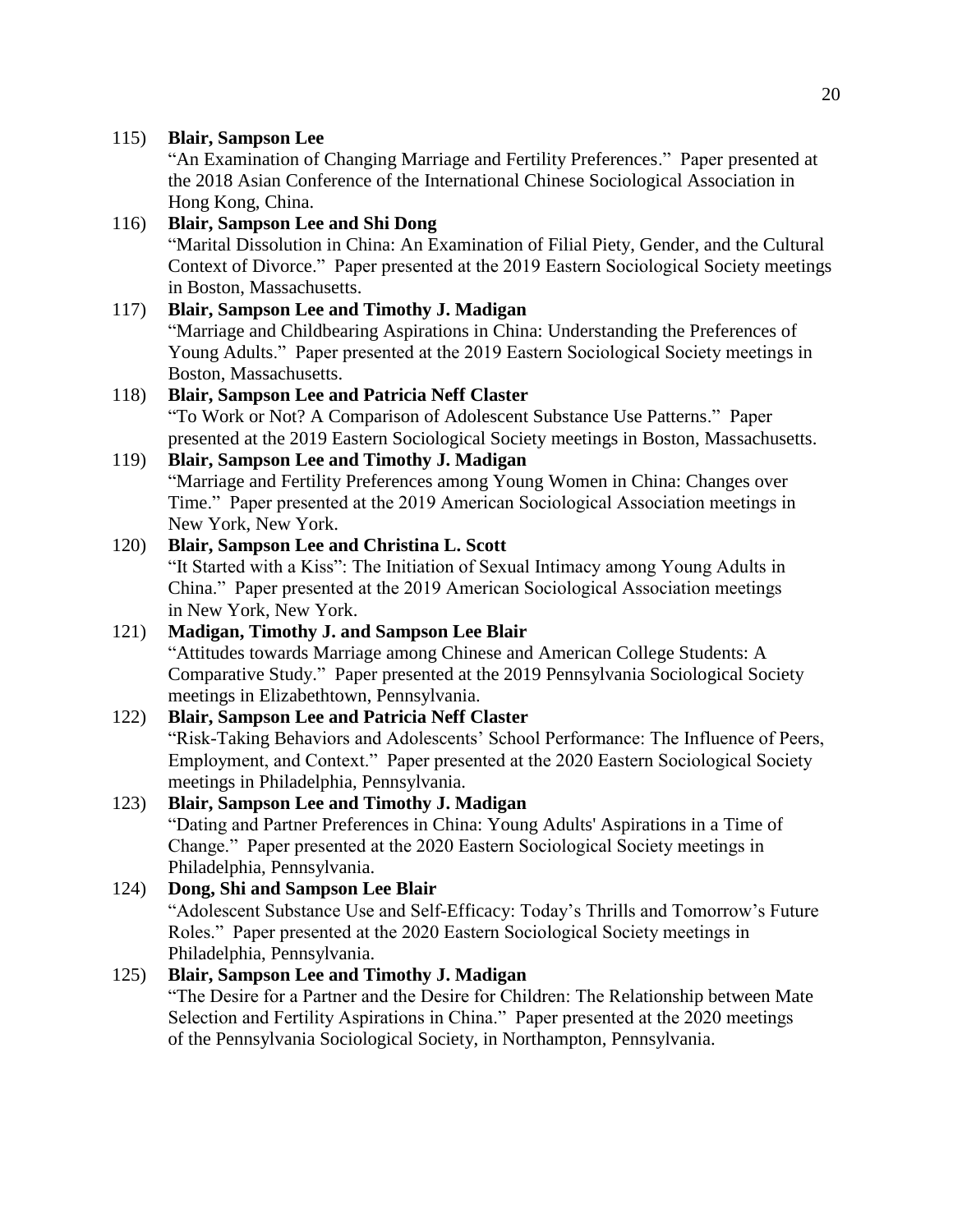#### 126) **Blair, Sampson Lee; Samuel M. Claster; and Patricia Neff Claster**

"Getting Buzzed while Thinking about the Future: Adolescence Substance Use and Self-Efficacy." Paper presented at the 2020 meetings of the Pennsylvania Sociological Society, in Northampton, Pennsylvania.

### 127) **Blair, Sampson Lee**

"Substance Use and Adolescent Self-Efficacy: An Examination of Peer Context." Paper presented at the 2020 meetings of the National Council on Family Relations, in St. Louis, Missouri.

### 128) **Blair, Sampson Lee**

"Changing Gender Differences in Dating and Partner Preferences among Young Chinese Adults." Paper presented at the 2021 International Sociological Association Forum of Sociology in Porto Alegre, Brazil.

### 129) **Blair, Sampson Lee and Shi Dong**

"Employment, Peers, and Gender: Disentangling the Context of Adolescent Substance Use." Paper presented at the 2021 British Sociological Association meetings in Durham, United Kingdom.

130) **Blair, Sampson Lee and Christina L. Scott** "The Gendered Nature of Marriage Aspirations in China." Paper presented at the 2021 American Sociological Association meetings in Chicago, Illinois.

### 131) **Blair, Sampson Lee and Patricia Neff Claster**

"But the cool kids AREN'T doing It!": Peer Disapproval and Adolescent Substance Use." Paper presented at the 2021 American Sociological Association meetings in Chicago, Illinois.

### 132) **Claster, Patricia Neff and Sampson Lee Blair**

"Adolescent Substance Use, Role Models, and Deterrents: Examining the Nature of Peer Influence." Paper presented at the 2021 Pennsylvania Sociological Society meetings in Annville, Pennsylvania.

### 133) **Blair, Sampson Lee and Timothy J. Madigan**

"The Declining Appeal of Marriage among Young Women in China." Paper presented at the 2021 Pennsylvania Sociological Society meetings in Annville, Pennsylvania.

### 134) **Blair, Sampson Lee**

"The Influence of Family, Peer, and Individual Factors on the Marriage Aspirations of Young Adults in China." Paper presented at the 2021 Asian Conference of the International Chinese Sociological Association in Shanghai, China.

### 135) **Blair, Sampson Lee and Timothy J. Madigan**

"Why SHOULD I get married?": Understanding Decreasing Marriage Rates in China." Paper presented at the 2022 Eastern Sociological Society meetings in Boston, Massachusetts.

### 136) **Claster, Patricia Neff and Sampson Lee Blair**

"Hugs, Shrugs, and Drugs": The Relative Influence of Peers upon Patterns of Adolescent Substance Use. Paper presented at the 2022 Eastern Sociological Society meetings in Boston, Massachusetts.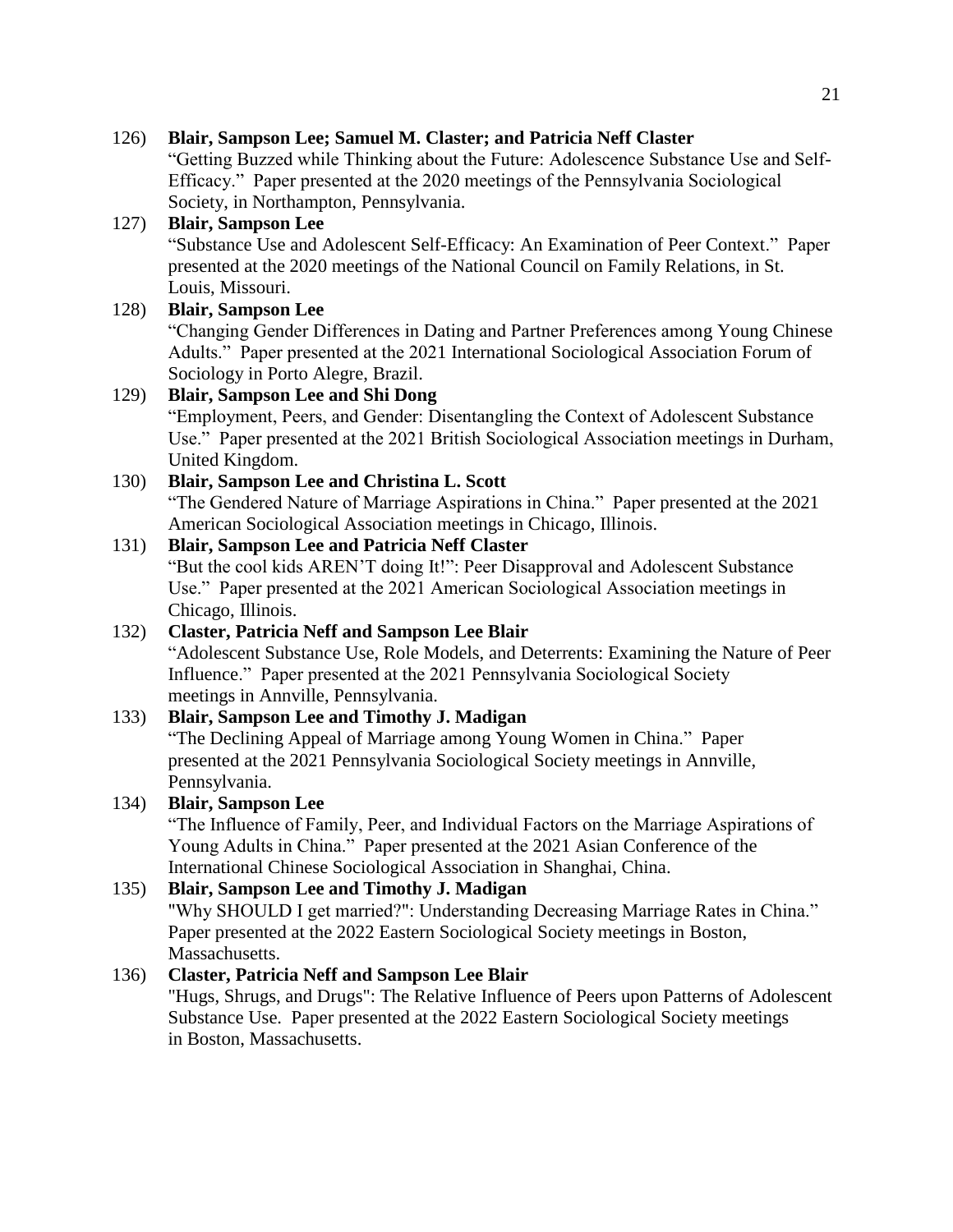#### 137) **Blair, Sampson Lee and Shi Dong**

"Parents, Policy, and Fertility: Young Chinese Adults' Childbearing Aspirations." Paper presented at the 2022 British Sociological Association meetings in Durham, United Kingdom.

#### **Courses Taught**

Contemporary American Society Cultural Anthropology Demography/Population Problems Introduction to Sociology Principles of Sociology Race and Ethnicity Seminar on Childhood and Adolescence Seminar on Family Research Sexuality, Gender, and Society Social Problems Socialization across the Life Course Sociology of Adolescence Sociology of Aging Sociology of Gender/Sex Roles Sociology of the Family

#### **Undergraduate Mentoring**

| 249 | <b>Independent Studies</b> (involving the mentoring of students as they conduct their |
|-----|---------------------------------------------------------------------------------------|
|     | own independent research projects)                                                    |
| 26  | <b>Internships</b> (placement and supervision of students in government agencies,     |
|     | private companies, and NGOs where they gain practical experience in                   |
|     | research and applied sociology)                                                       |
|     | <b>Honors Theses</b> (mentoring and directing students from the Honors College as     |
|     | they conduct their own independent research projects and prepare their                |
|     | undergraduate theses)                                                                 |
|     | McNair Scholars (mentoring of students selected for the Ronald E.                     |
|     | McNair Post-Baccalaureate Achievement Program, a federally funded                     |

TRIO program sponsored by the U.S. Department of Education)

#### **Graduate Mentoring as Thesis/Dissertation Chair (to completion) 42 MA students 14 PhD students**

#### **Ph.D. Students Chaired**

#### Ellen C. Berg

"Adolescents in Stepfamilies: Effects of Custodial, Step-, and Non-Resident Parents" Arizona State University (Sociology)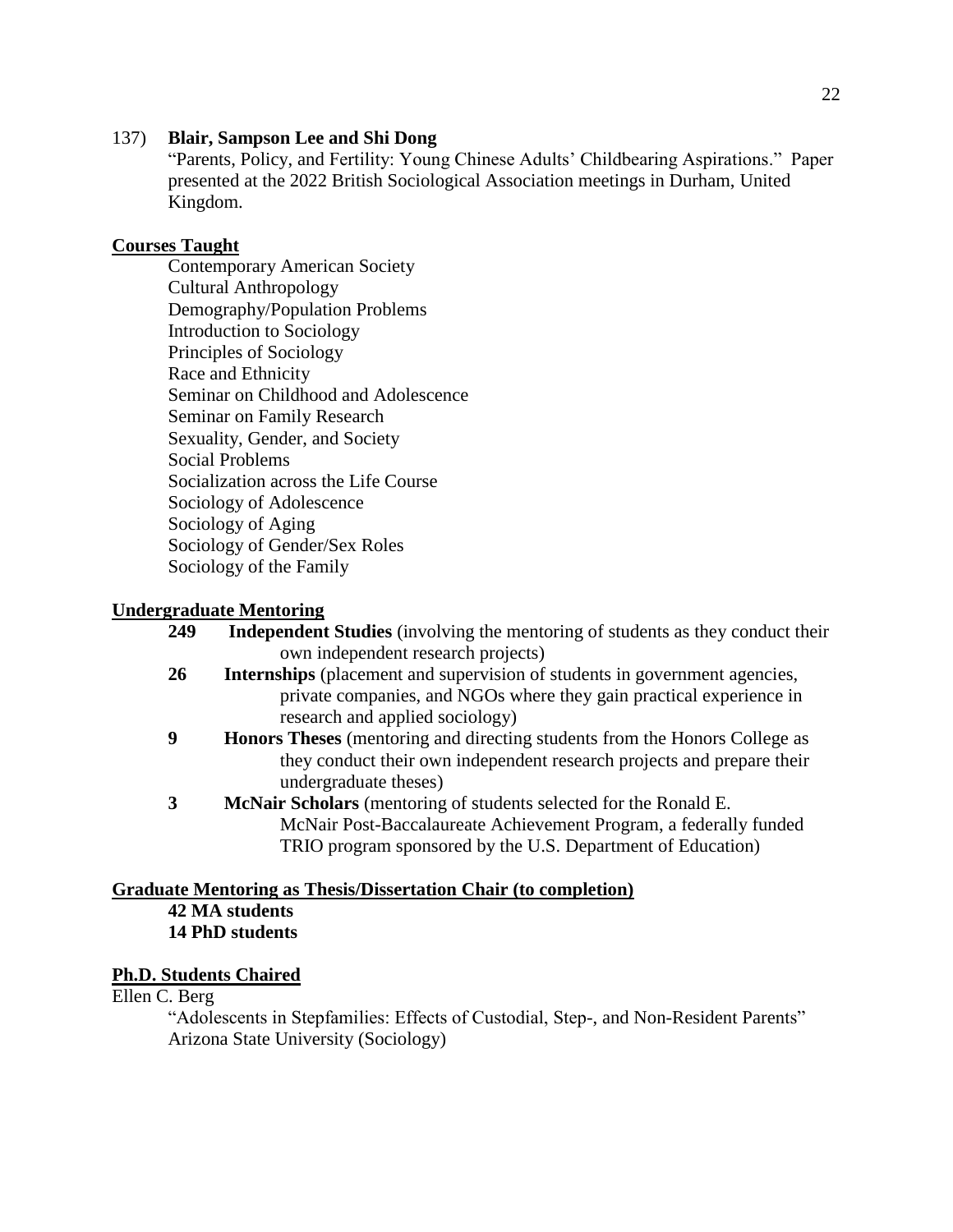| Patricia Neff Claster                                                                   |
|-----------------------------------------------------------------------------------------|
| "Raising an ADHD Child: An Examination of Maternal Well-Being in Canada and the         |
| United States"                                                                          |
| The State University of New York – Buffalo (Sociology)                                  |
| Hatsuki Higashida                                                                       |
| "Spouse Effects on Economic Assimilation among Foreign-Born Men and Women:              |
| Analyses of Marital Returns"                                                            |
| The State University of New York – Buffalo (Sociology)                                  |
| Joyce A. Joyce                                                                          |
| "The Impact of Marital Status on Economic Well-Being of Women in Later Life"            |
| The State University of New York – Buffalo (Sociology)                                  |
| Hsin-Yi Liu                                                                             |
| "Intermarriage and Immigration: Mate Selection and the Consequences of Marriage         |
| among U.S. Immigrants"                                                                  |
| The State University of New York – Buffalo (Sociology)                                  |
| Jennifer Higgins McCormick                                                              |
| "Salaries and Satisfaction: A Cross-national Analysis of the Effect of Motherhood on    |
| Paid Employment"                                                                        |
| The State University of New York – Buffalo (Sociology)                                  |
| Melissa A. Menasco                                                                      |
| "A Reconsideration of Social Control Theory: Understanding the Interwoven Nature of     |
| the Social Bond, Academic Performance, and Juvenile Delinquency"                        |
| The State University of New York – Buffalo (Sociology)                                  |
| Lauren Nicholas                                                                         |
| "An Overview: How Current Obstetrical Practices and Opinions Affect Twin-to-Twin        |
| Transfusion Syndrome Patients and Their Outcomes"                                       |
| The State University of New York - Buffalo (Sociology)                                  |
| Marsha Schwam-Harris                                                                    |
| "Adoption Disengagement"                                                                |
| The State University of New York – Buffalo (Social Work)                                |
| <b>Chad Sexton</b>                                                                      |
| "The Impact of Strain on Hate Crime: Testing Agnew's Macro-Level General Strain         |
| Theory"                                                                                 |
| The State University of New York – Buffalo (Sociology)                                  |
| Kimberly J. Silla                                                                       |
| "The Impact of the Feminist Movement, by Birth Cohort, on the Likelihood of             |
| Becoming a Grandmother Caregiver"                                                       |
| The State University of New York – Buffalo (Sociology)                                  |
| Kimberly J. Silla                                                                       |
| "Let's Talk about Sex: A Qualitative Study of the Attitudes and Behaviors toward Casual |
| Sex among College Students raised by Custodial Grandmothers"                            |
| The State University of New York – Buffalo (Counseling, School, and Educational         |
| Psychology)                                                                             |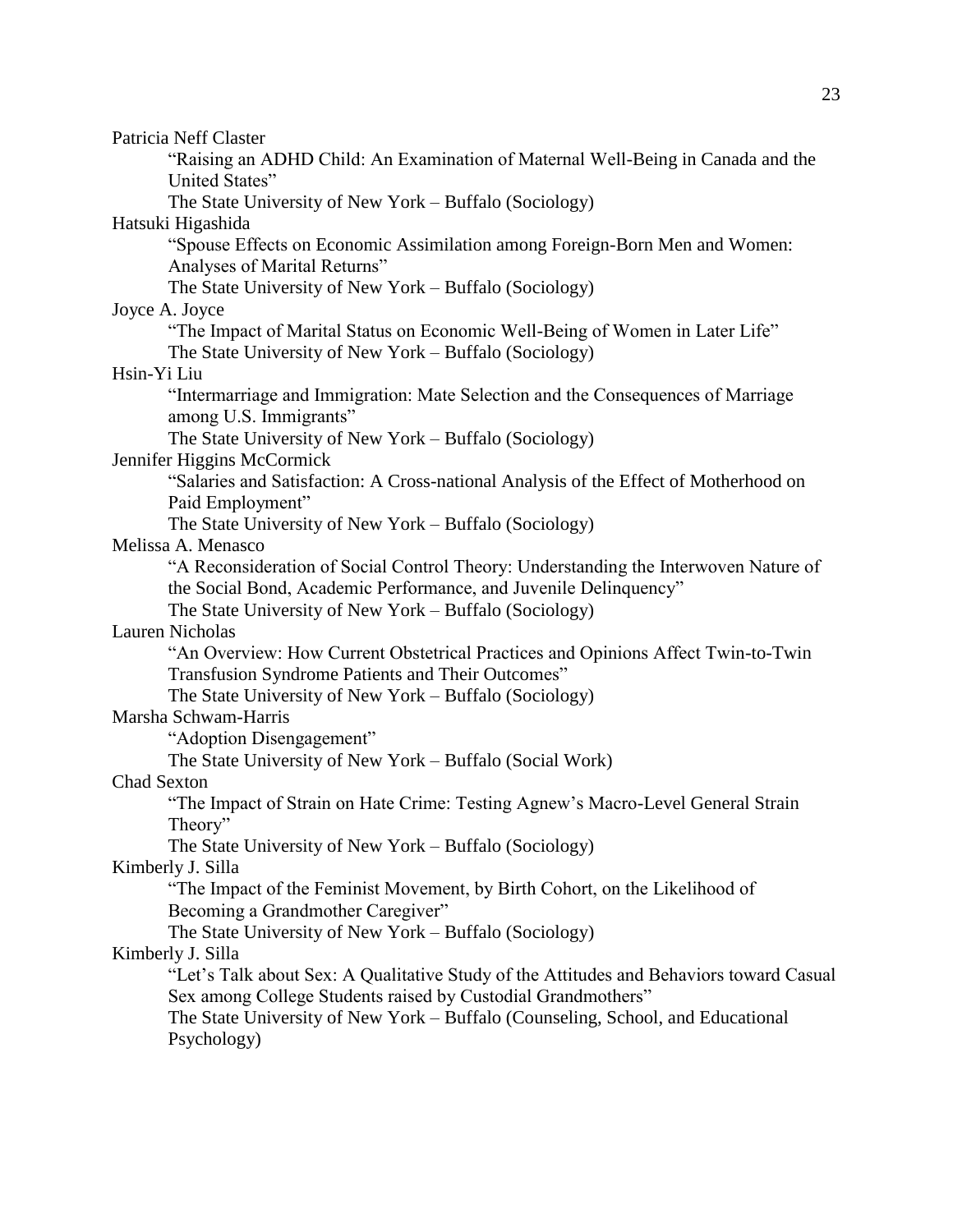Curt G. Sobolewski

"The Effects of Formative and Past Sexual Experiences on Adult Sexual Attitudes and Behaviors"

Arizona State University (Sociology)

Letitia Thomas-Rogers

"Pathways to Success or Failure: Factors Affecting Academic Achievement among Black Students"

The State University of New York – Buffalo (Sociology)

#### **Professional Activities and Service**

 For the Department/University **Member**, Review Committee, Faculty Diversity Program, Office of Diversity and Educational Equity, SUNY System Administration (Albany) *2010-present* **Member**, Advisory Board, McNair Scholar Program, SUNY – Buffalo *2009-present* **Member**, Student Fulbright Interview Committee *2018-present* **Member**, Faculty Senate Committee on Teaching and Learning, SUNY – Buffalo *2009-present* **Member**, Faculty Senate, SUNY – Buffalo *2007-2014 2016-2018 2018-2020 2021-present* **Member,** SUNY Faculty Senate Ethics Committee *2018-2019 2019-2020* **Member**, SUNY Chancellor's Award for Student Excellence selection committee, SUNY – Buffalo *2012-2013 2013-2014 2014-2015 2015-2016 2016-2017 2018-2019 2019-2020* **Member**, Faculty Senate Executive Committee, SUNY – Buffalo *2008-2009 2013-2014 2016-2017 2017-2018 2018-2019 2019-2020*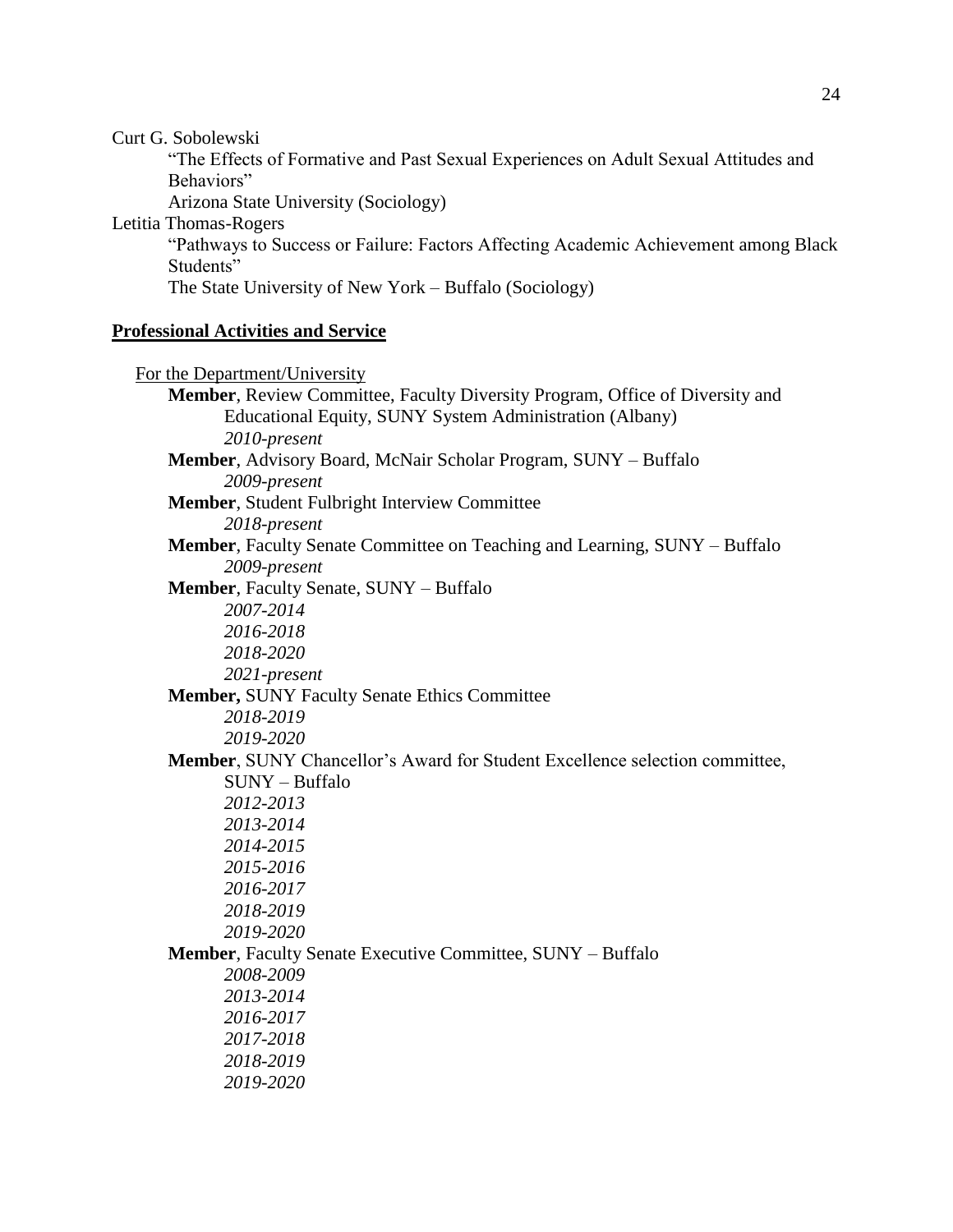- **Member**, Faculty Senate Inclusion and Engagement of International Students Steering Committee, SUNY - Buffalo *2017-2018*
- **Member**, General Education Task Force, SUNY Buffalo *2009-2014*
- **Member**, College of Arts & Science Policy Committee, SUNY Buffalo *2008-2014*
- **Director of Undergraduate Studies**, Department of Sociology, SUNY Buffalo *2003-2009*
- **Member**, Undergraduate Committee, Department of Sociology, SUNY Buffalo *2002-2009*
- **Chair**, Personnel Committee, Department of Sociology, SUNY Buffalo *2006-2008*
- **Member**, Graduate Committee, Department of Sociology, Arizona State University *1999-2000*
- **Member**, Undergraduate Committee, Department of Sociology, Arizona State University *1995-1999*

*2000-2002*

- **Member**, Committee of Review, Department of Sociology, Arizona State University *1997-2000*
- **Member**, Personnel Committee, Department of Sociology, Arizona State University *1996-1997 1998-1999*
- **Member**, Strategic Planning Committee, Department of Sociology, Arizona State University *1998-2000*
- **Member**, Survey Research Laboratory Committee, Department of Sociology, Arizona State University *1998-2000*
- **Member**, Chair Selection Committee, Department of Sociology, Arizona State University *1997-1998*
- **Adjunct Faculty Member**, Adult Development and Aging Program, Arizona State University *1995-2002*
- **Member**, Graduate Faculty, Arizona State University *1995-2002*
- **Member**, Women's Studies Program, The University of Oklahoma *1993-1995*
- **Member**, Graduate Faculty, The University of Oklahoma *1992-1995*
- **Member**, Undergraduate Committee, Department of Sociology, The University of Oklahoma *1991-1995*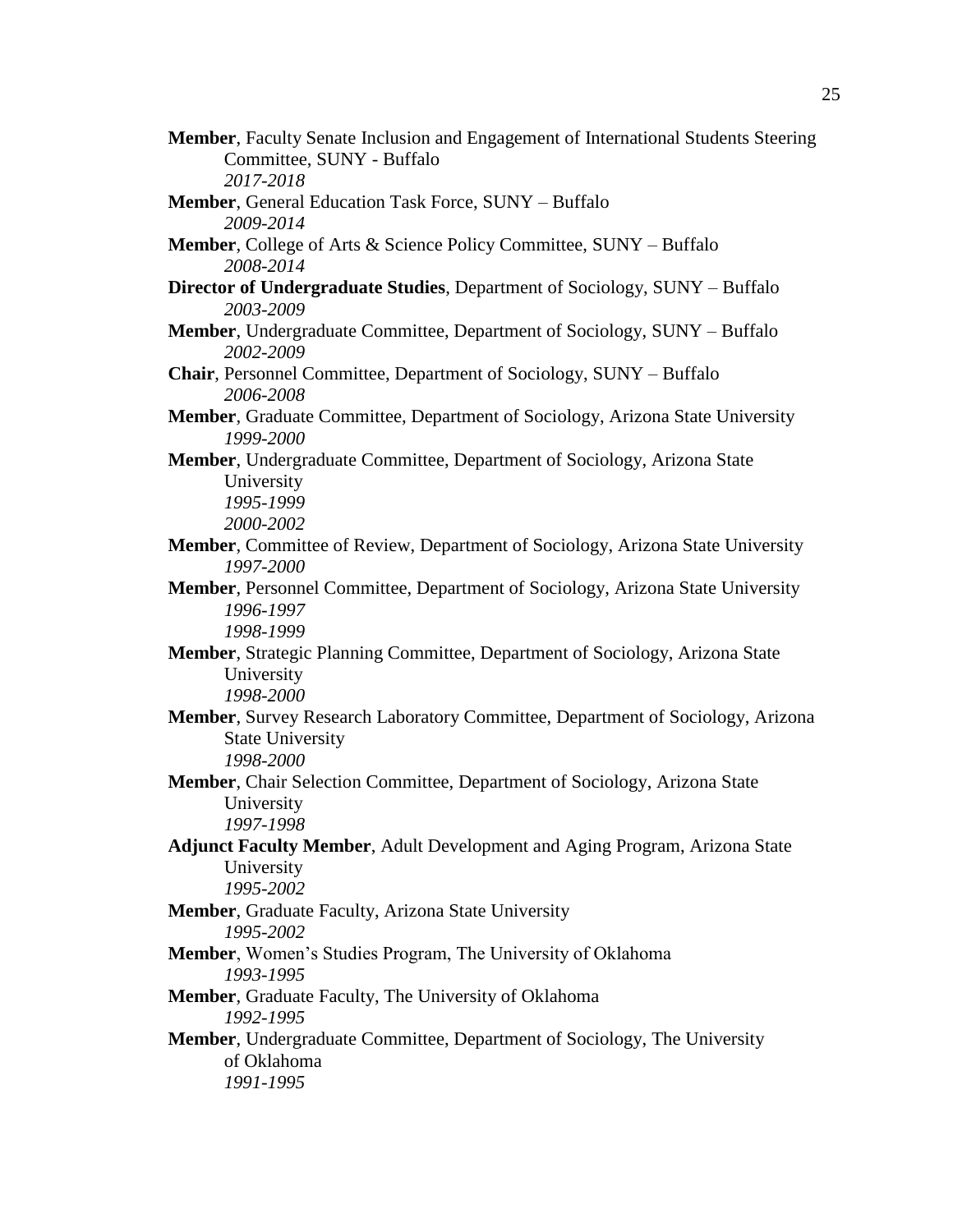**Member**, General Recruitment Committee, Department of Sociology, The Pennsylvania State University *1989-1990* For the Community **Speaker**, Faculty Speakers Bureau, Arizona State University *1996-2002* **Speaker**, Faculty Senate Speakers Service, The University of Oklahoma *1992-1995* For the Profession **Editor**, Contemporary Perspectives in Family Research *2011-present* **Vice-President (North America),** Research Committee on Youth (RC34), International Sociological Association *2018-present* **Faculty Mentor**, Research Section on Asia and Asian America, American Sociological Association *2018-present* **Fulbright Scholar Award Review Committee**, Bureau of Educational and Cultural Affairs, United States Department of State *2021-present* **Research Affiliate**, Research Institute for Mindanao Culture, Xavier University (Ateneo de Cagayan), Cagayan de Oro, Philippines *2010 to present* **Editorial Board Member**, Sociological Inquiry *2012 to present* **International Advisory Board**, Tambara, (Ateneo de Davao University), Philippines *2013 to present* **Editorial Board Member**, Journal of Divorce & Remarriage *2016 to present* **Editorial Board Member**, International Journal of Criminology & Sociology *2017 to present* **Editorial Board Member**, Sociological Viewpoints *2017 to present* **Editorial Board Member**, Asian Women *2019 to present* **Editorial Board Member**, Journal of Applied Youth Studies *2019 to present* **Editorial Board Member**, Sociological Studies of Children and Youth *2021 to present* **Guest Editor**, Sociological Studies of Children and Youth *2016-2017* **Guest Editor**, Sociological Studies of Children and Youth *2014-2015*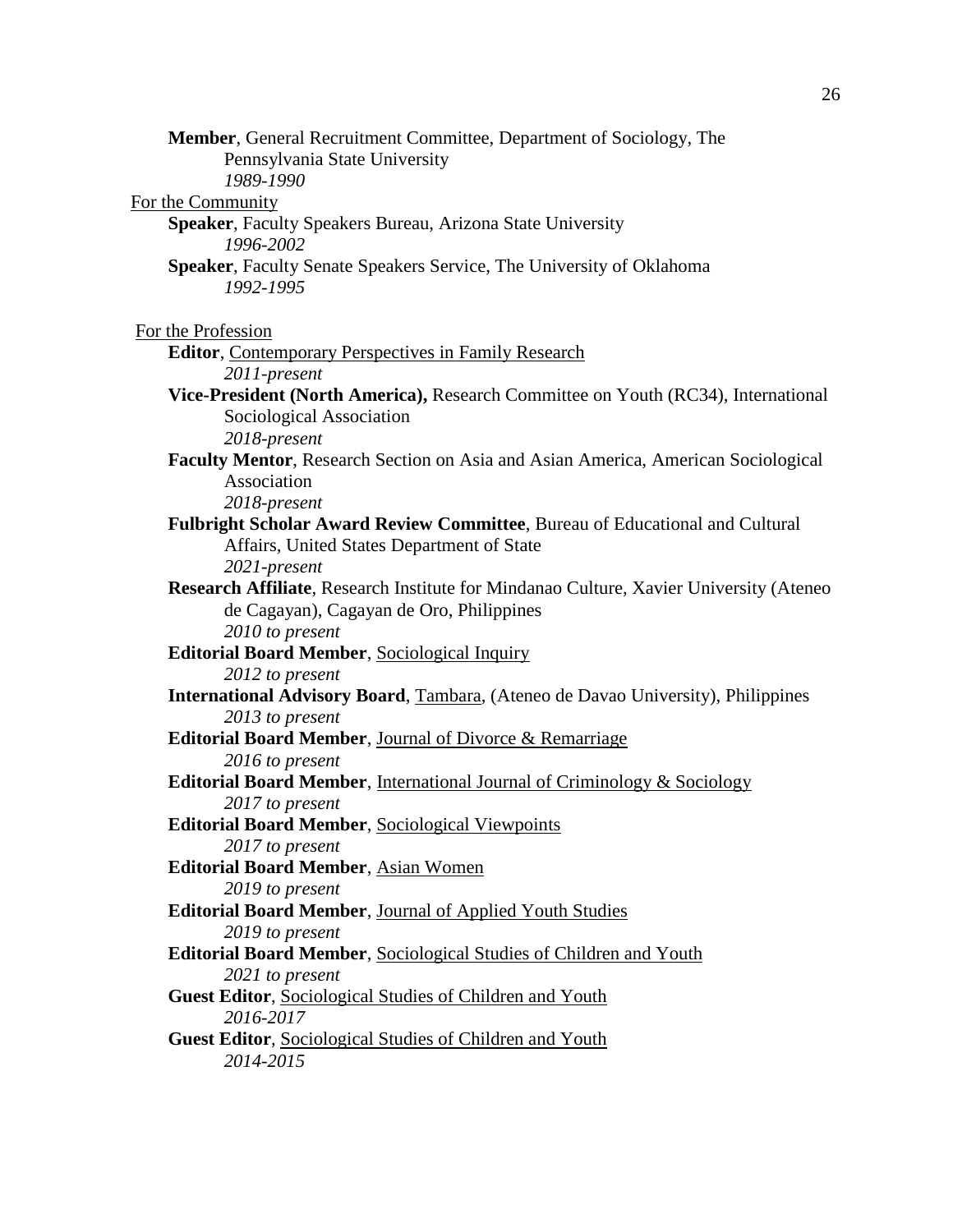**Senior Editor** (Interim), Sociological Inquiry *2009-2010* **Associate Editor**, Social Justice Research *2002-2006* **Senior Editor**, Sociological Inquiry *1997-2001* **Associate Editor**, Journal of Family Issues *1998-2005* **Associate Editor**, Marriage and Family Review *1998-2002* **ASA Section Chair**, Section on Children and Youth, American Sociological Association (chair-elect, current chair, past chair) *2008-2011* **Chair**, Graduate Paper Award Committee, Section on Children and Youth, American Sociological Association *2011* **Chair**, Graduate Paper Award Committee, Section on Asia and Asian America, American Sociological Association *2020* **Keynote Speaker**, Philippine Association of Institutions for Research, 7<sup>th</sup> National Conference, Cagayan de Oro, Philippines *August 22-25, 2010* **Keynote Speaker**, Pennsylvania Sociological Society, 63<sup>rd</sup> annual conference, Williamsport, PA. *October 11-12, 2013* **Keynote Speaker**, Fulbright Scholar Conference ("Crossing Borders, Expanding Knowledge"), Trocaire College, West Seneca, NY. *October 24, 2014* **Keynote Speaker**, International Conference on Social Science, 5<sup>th</sup> Annual Conference, Wuhan, China. *December 15, 2018* **Keynote Speaker**, International Psychology and Health Conference, 9<sup>th</sup> Annual Conference, Guilin, China *June 1, 2021* **Committee Member**, Nominations Committee, Section on Sociology of the Family, American Sociological Association *2000-2001 2002-2003* **Committee Member**, Reuben J. Hill Award Committee, Theory and Research Section,

National Council on Family Relations *2001*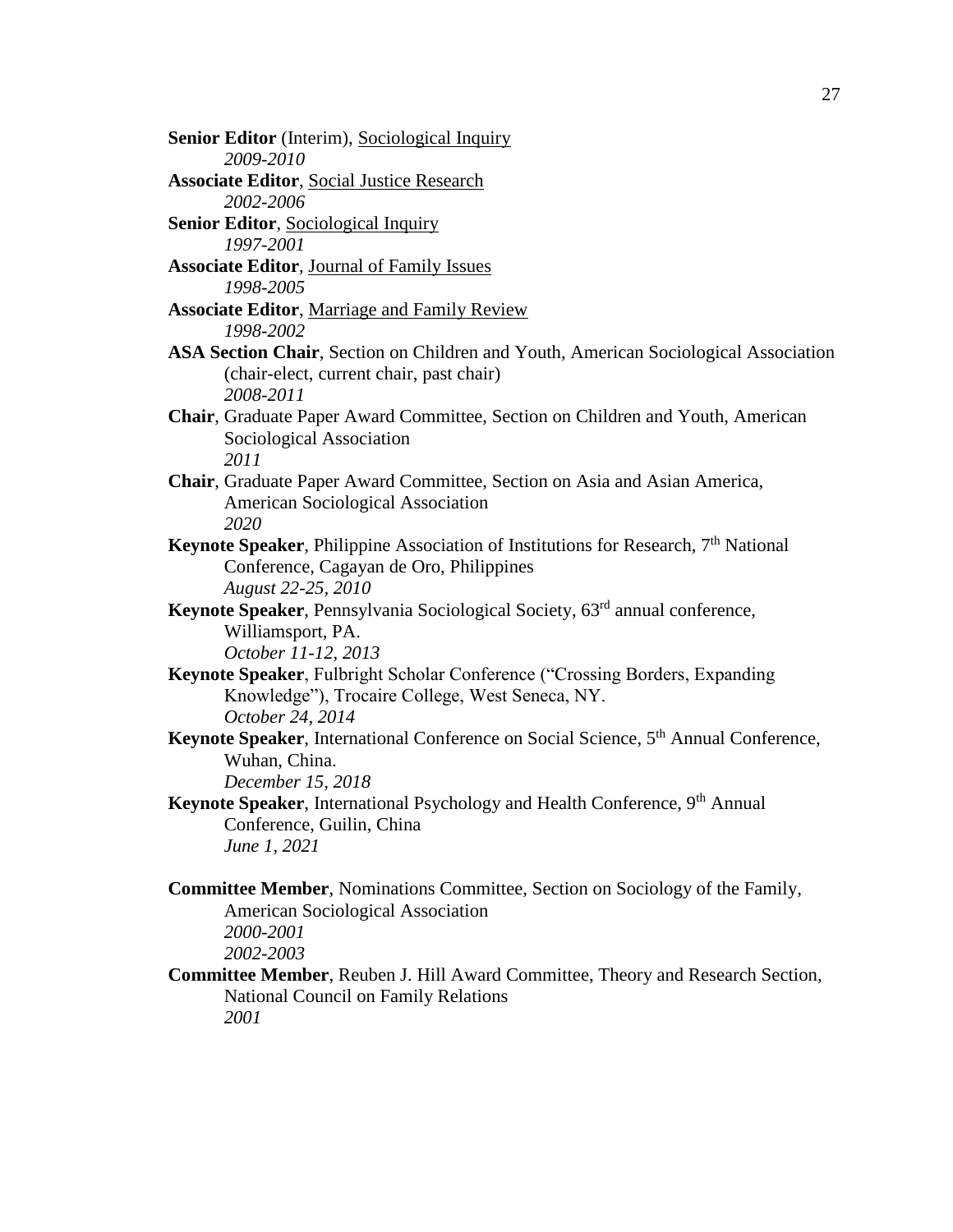**Committee Member**, William J. Goode Book Award Committee, Family Section, American Sociological Association

*1997*

*1999*

*2004*

**Committee Member**, Graduate Student Paper Award Committee, Family Section, American Sociological Association

*1996*

*1998*

**Committee Member**, Distinguished Lecture Committee, Alpha Kappa Delta *1997-1998*

*1998-1999 1999-2000*

- **Committee Member**, Publications Committee, Alpha Kappa Delta *1997-2000*
- **Committee Member**, Awards Committee, Alpha Kappa Delta *1997-1998 1998-1999*
- **Member**, Research Council, Research Section on Aging, American Sociological Association *1993-1995*
- **President**, Epsilon Chapter, Alpha Kappa Delta (International Sociology Honor Society), Virginia Tech *1986-1987*
- **Presider**, Research Paper Session "Courtship, Marriage, and Family." 1998 Pacific Sociological Association meetings in San Francisco, California.
- **Presider**, Research Paper Session "Courtship, Marriage, and Family." 1999 Pacific Sociological Association meetings in Portland, Oregon.
- **Presider**, Research and Theory Section, "Marriage and Family Bonds." 1999 National Council on Family Relations meetings, Anaheim, California.
- **Presider**, Research Paper Session, "Courtship, Marriage, and Family." 2000 Pacific Sociological Association meetings in San Diego, California.
- **Presider**, Research Paper Session, "Courtship, Marriage, and Family." 2001 Pacific Sociological Association meetings in San Francisco, California.
- **Presider**, Research Paper Session, "Marriage and the Family." 2003 Eastern Sociological Society meetings in Philadelphia, Pennsylvania.
- **Presider**, Research Paper Session, "Becoming Adults." 2012 Eastern Sociological Society meetings in New York, New York.
- **Presider**, Research Paper Session "Children and Violence." 2013 Eastern Sociological Society meetings in Boston, Massachusetts.
- **Presider**, Research Paper Session, "Assessment and Change in Higher Education." 2013 Pennsylvania Sociological Society meetings in Williamsport, Pennsylvania.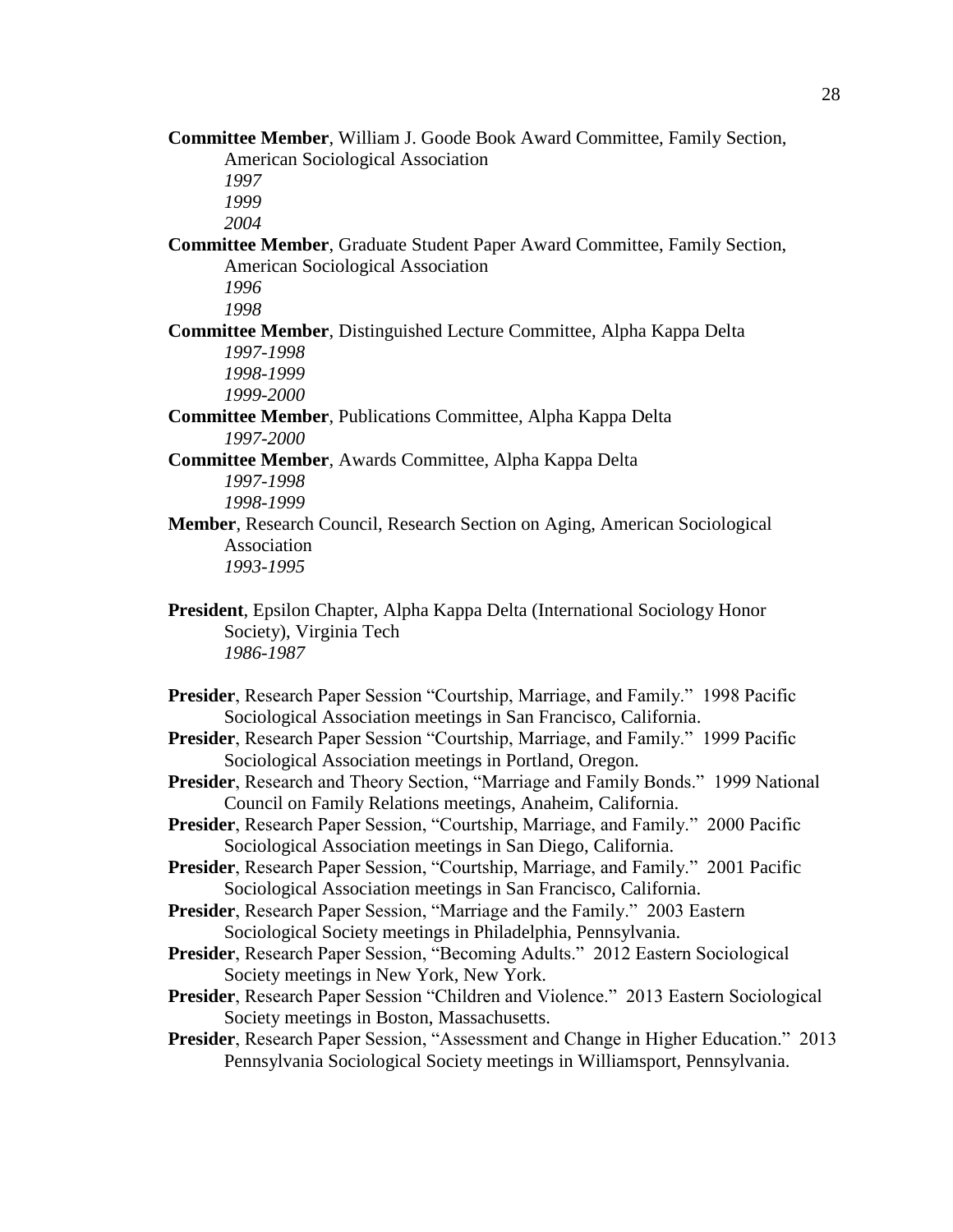- **Presider**, Research Paper Session. "Higher Education." 2014 Eastern Sociological Society meetings in Baltimore, Maryland.
- **Presider**, Research Paper Session, "Marriage and Changing Marital Norms." 2015 Eastern Sociological Society meetings in New York, New York.
- **Chair**, Research Paper Session, "Challenges of Technology on Youth Culture and Relationships." 2021 International Sociological Association meetings in Porto Alegre, Brazil.
- **Organizer**, Research Paper Session, "Challenges of Technology on Youth Culture and Relationships." 2021 International Sociological Association meetings in Porto Alegre, Brazil.
- **Chair**, Research Paper Session, "Families and Relationships." 2021 British Sociological Association meetings in Durham, U.K.
- **Chair**, Research Paper Session, "Culture and the Life Cycle." 2022 Eastern Sociological Society meetings in Boston, Massachusetts.
- **Chair**, Research Paper Session, "Families and Relationships." 2022 British Sociological Association meetings in Durham, U.K.

#### **Ad Hoc Reviewer**

- American Journal of Sociology
- American Sociological Review
- Asia Pacific Journal of Education
- Asian and Pacific Migration Journal
- Asian Women
- Contemporary Sociology
- Family Relations
- International Journal of Comparative Marriage and Family
- International Journal of Criminology and Sociology
- The Journal of Chinese Sociology
- Journal of Applied Youth Studies
- Journal of Child and Family Studies
- Journal of Comparative Family Studies
- Journal of Divorce & Remarriage
- Journal of Family Issues
- Journal of Marriage and Family
- Marriage and Family Review
- Pediatrics
- Sex Roles
- Social Currents
- Social Justice Research
- Social Problems
- Sociological Inquiry
- Sociological Perspectives
- Sociological Viewpoints
- Tambara
- Youth & Society

#### **As Series Editor of Contemporary Perspectives in Family Research**

- Economic Stress and the Family, Volume 6 *2012*
- Visions of the 21st Century Family: Transforming Structures and Identities, Volume 7 *2013*
- Family Relationships and Familial Responses to Health Issues, Volume 8A *2014*
- Family and Health: Evolving Needs, Responsibilities, and Experiences, Volume 8B *2014*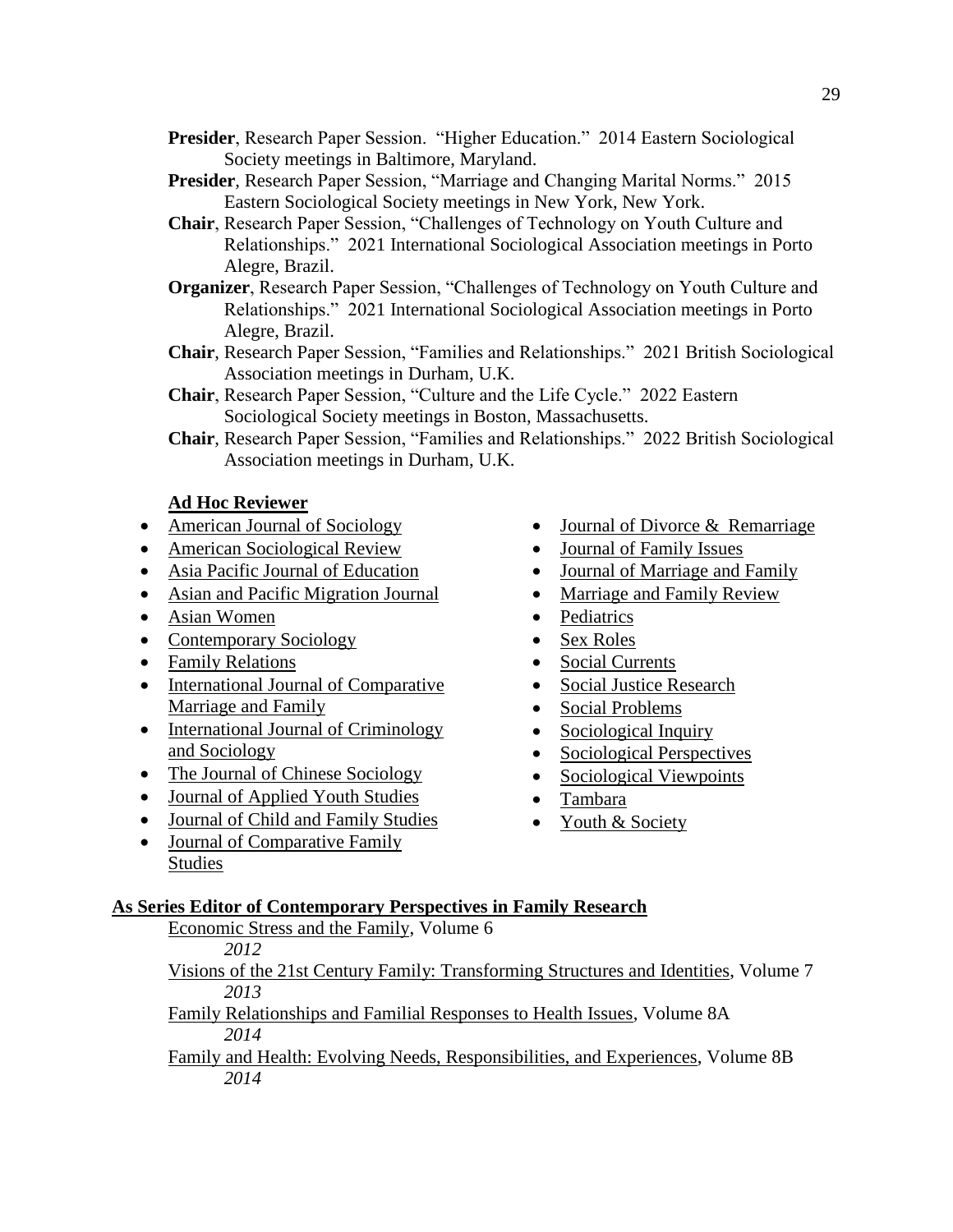| Violence and Crime in the Family: Patterns, Causes, and Consequences, Volume 9            |
|-------------------------------------------------------------------------------------------|
| 2015                                                                                      |
| Divorce, Separation, and Remarriage: The Transformation of Family, Volume 10              |
| 2016                                                                                      |
| <b>Intimate Relationships and Social Change, Volume 11</b>                                |
| 2017                                                                                      |
| Fathers, Childcare and Work, Volume 12                                                    |
| 2017                                                                                      |
| The Work-Family Interface: Spillover, Complications, and Challenges, Volume 13            |
| 2018                                                                                      |
| Childbearing and the Changing Nature of Parenthood: The Contexts, Actors, and             |
| Experiences of Having Children, Volume 14                                                 |
| 2020                                                                                      |
| <u>Transitions into Parenthood: Examining the Complexities of Childrearing, Volume 15</u> |
| 2020                                                                                      |
| Chinese Families: Tradition, Modernization, and Change, Volume 16                         |
| 2021                                                                                      |
| Aging and the Family: Understanding Changes in Structural and Relationship Dynamics,      |
| Volume 17                                                                                 |
| 2021                                                                                      |
| Families in Nigeria: Understanding their Diversity, Adaptability, and Strengths,          |
| Volume 18                                                                                 |
| 2022                                                                                      |
| Facing Death: Familial Responses to Illness and Death, Volume 19                          |
| 2022                                                                                      |
|                                                                                           |

### **Honors, Awards, and Funding**

**Honorary Faculty Member** - Golden Key International Honor Society *2007*

- **SUNY Chancellor's Award for Excellence in Teaching** *2008*
- **Fulbright Scholar Award** for research and teaching at Xavier University (Ateneo de Cagayan), Cagayan de Oro, Philippines *2010*

**NCFR Legacy Circle** – National Council on Family Relations *2020*

**Distinguished Career Service Award** – American Sociological Association, Research Section on Children and Youth *2021*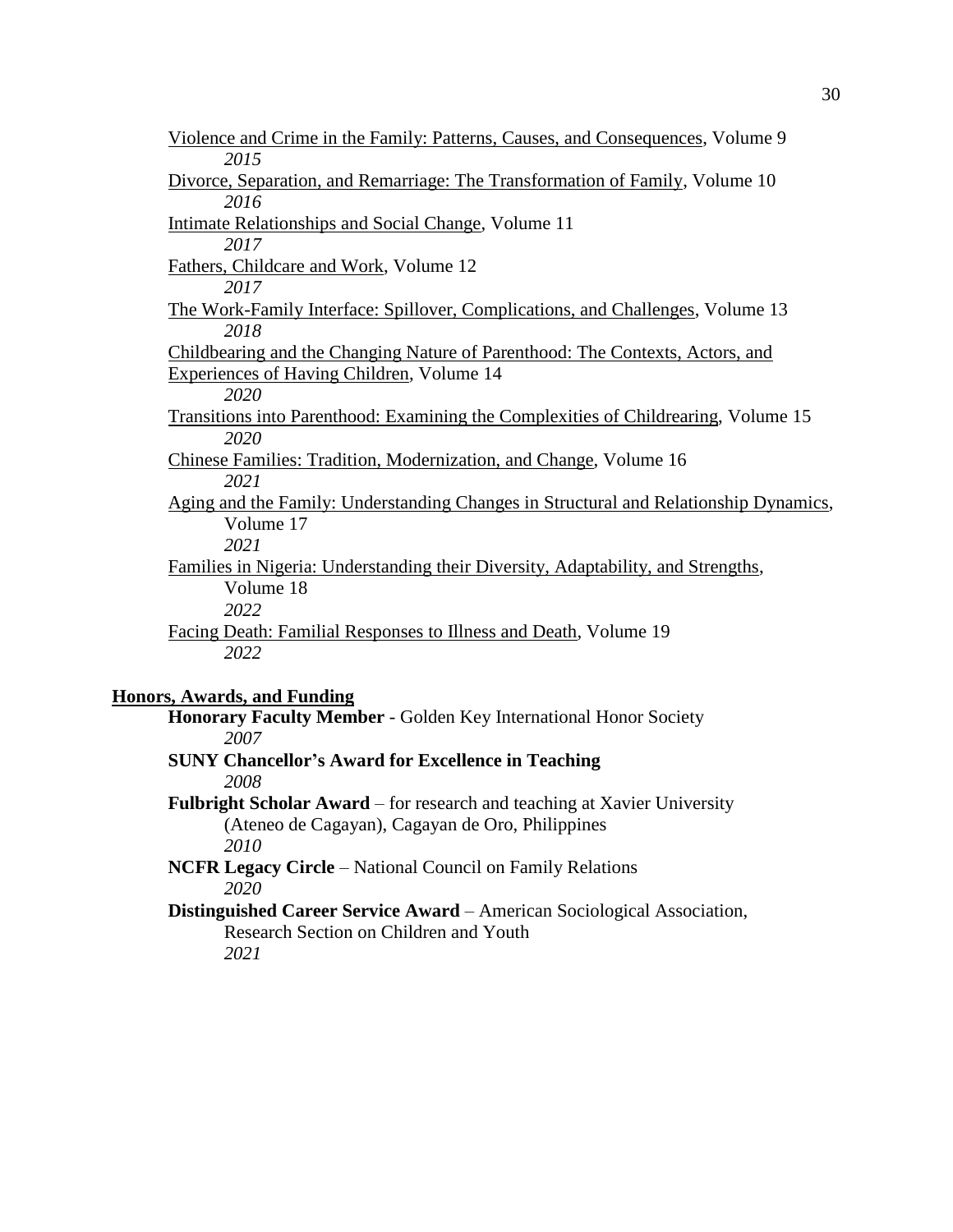- **Keynote Speaker**, Philippine Association of Institutions for Research, 7<sup>th</sup> National Conference, Cagayan de Oro, Philippines *August 22-25, 2010*
- **Keynote Speaker**, Pennsylvania Sociological Society, 63<sup>rd</sup> annual conference, Williamsport, Pennsylvania. *October 11-12, 2013*
- **Keynote Speaker**, Fulbright Scholar Conference ("Crossing Borders, Expanding Knowledge"), Trocaire College, West Seneca, New York. *October 24, 2014*
- **Keynote Speaker**, International Conference on Social Science, 5<sup>th</sup> Annual Conference, Wuhan, China. *December 15, 2018*
- **Keynote Speaker**, International Psychology and Health Conference, 9<sup>th</sup> Annual Conference, Guilin, China *June 1, 2021*
- **Invited Research Presentation** "Substance Abuse in Adolescence and Prospects for Marriage." Graduate School Research Colloquium, Capitol University (Cagayan de Oro, Philippines) *September 11, 2010*
- **Invited Research Presentation** "Enhancing the Research Culture in the Graduate Programs." Graduate Advisers' Research Forum, Xavier University (Cagayan de Oro, Philippines) *September 18, 2010*
- **Invited Research Presentation** "The Desire to Marry and Have Children: Understanding the Source of Marriage and Family Expectations." Faculty Research Colloquium, East China Normal University (Shanghai, China) *July 14, 2015*
- **Invited Research Presentation** "Partner Preferences among Young Adults in Shanghai: What are Women and Men Seeking?" Faculty Research Colloquium, East China Normal University (Shanghai, China) *July 19, 2016*
- **Invited Research Presentation** "Changing Gender Roles among Young Adults: Understanding Dating, Mate Selection, and Fertility Preferences in China." Global Lectures Series, Wenzhou-Kean University (Wenzhou, China) *November 7, 2016*
- **Invited Research Presentation** "It's All in the Timing: Marriage and Parenthood Aspirations of Young Chinese Adults." Faculty Research Colloquium, East China Normal University (Shanghai, China) *July 11, 2017*
- **Invited Research Presentation** "Cohabitation, Marriage, and Divorce: Relationship Formation and Dissolution in China." Faculty Research Colloquium, East China Normal University (Shanghai, China) *July 17, 2018*